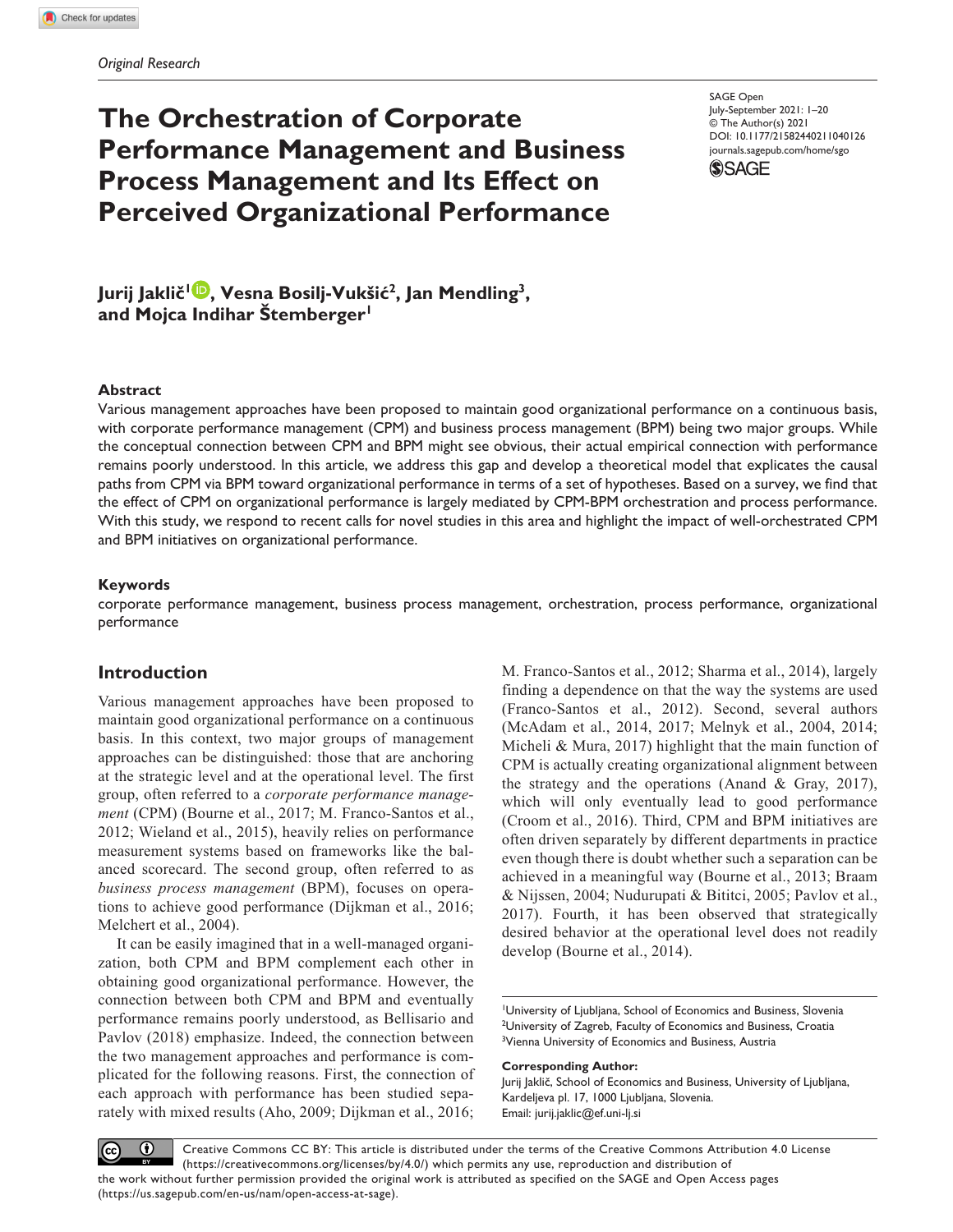Although there seems to be agreement in the literature that a strong alignment between strategy and operations is important (Bourne et al., 2017; Croom et al., 2016; Ensslin et al., 2017; Ferreira & Otley, 2009; Micheli & Mura, 2017), it is surprising that most research looks at CPM, BPM, and performance from an insulated perspective (Bellisario & Pavlov, 2018; Bititci et al., 2011; Croom et al., 2016; Ferreira & Otley, 2009; McAdam et al., 2017). In a recent study, Ensslin et al. (2017) find that only a small fraction of articles on performance consider both CPM, BPM, and their orchestration. The little empirical evidence available shows BPM does not readily support the alignment between organizational strategy and business processes (Bititci et al., 2011; Pádua & Jabbour, 2015), partially due to separation (Smith & Bititci, 2017), partially due to environmental dynamics (McAdam et al., 2014).

In this article, we address this gap in empirical research concerning the mutual impact of CPM and BPM on organizational performance. We draw on the theoretical foundations of the Resource Orchestration Theory (ROT), which states that resources must be effectively managed, that is, accumulated, bundled, and then leveraged, to gain a competitive advantage (Chadwick et al., 2015). However, the resource orchestration theory provides managers with only very general guidelines on how to organize the work of human resources in concert with each other and synchronize processes in order for a company to optimize its performance (Chadwick et al., 2015). Sirmon et al. (2011) argue that the role of managers is the most underdeveloped element of the theory. This study contributes to a better understanding of this role by discussing the orchestration of CPM and BPM initiatives and teams in the context of the impact of CPM on organizational performance. From this perspective, we are responding to the call for further research and in-depth examination of how orchestration contributes to value creation (Sirmon et al., 2011).

More specifically, our contribution is a theoretical model that explains the causal paths from CPM via BPM to organizational performance in terms of a number of hypotheses. This article draws on two domains of the literature (CPM and BPM) to provide insights into the field. We developed a survey instrument to empirically investigate these hypotheses. For the data collection, we use a sample of medium and large enterprise organizations with more than 50 employees in the three European Union (EU) countries (Austria, Croatia, and Slovenia), which yielded 202 data points. The results explain the complex nature of the impact of CPM on organizational performance. It is achieved through CPM–BPM alignment, which requires the definition of process key performance indicators (KPIs) based on a process-oriented business strategy in collaboration with process stakeholders, clear responsibilities for process-oriented goals measured by these KPIs, and an aligned reward system. Thus, we show that the impact of CPM on organizational performance is largely mediated by CPM–BPM orchestration and process performance. With

this study, we are responding to recent calls for studies on the alignment of both strategy and operations (Bourne et al., 2017; McAdam et al., 2017) and highlight the impact of well-orchestrated CPM and BPM initiatives on organizational performance.

The research significance of this article is therefore twofold. First, it adds to the resource orchestration theory by discussing how the general guidelines of the theory can be operationalized in a given context and shows that a suitable bundle of resources that enrich processes (Sirmon et al., 2007) can actually give rise to organizational performance, and suggests mechanisms for achieving performance improvement through orchestration of resources. Second, we add to a better understanding of the theoretical argument that strategy creates impact through changes in business processes and information systems (Melchert et al., 2004), looking at CPM and BPM together, which has been underresearched thus far.

The article proceeds as follows. In the next section, we discuss the theoretical foundations of CPM, its relationships with BPM, and the orchestration of the two initiatives. We conclude with a research model and hypotheses. The next section describes the research design and methodology. We then present the results and discuss the findings. The article concludes with a summary of the results and suggestions for future research.

# **Theoretical Foundations and Hypotheses Development**

This section provides an overview of research on CPM. Then, we discuss BPM and its relationship with CPM. Finally, we present our research model.

# *Corporate Performance Management and Organizational Performance*

A key factor of organizational performance is the successful execution of the strategy using appropriate methods and management processes (Frolick & Ariyachandra, 2006; Mbep et al., 2015). CPM is recognized as encompassing such an approach (Mbep et al., 2015; Striteska et al., 2016). CPM is nowadays commonly regarded as a collection of management processes that rely on financial, strategic, and operating business measures to enable an organization to efficiently utilize its resources, support its decision-making, provide alignment within and between organizations, facilitate implementation of the strategy and, in turn, accomplish its desired objectives and those of its stakeholders (Antony & Bhattacharyya, 2010; Bourne et al., 2017; M. Franco-Santos et al., 2012; He et al., 2016; Moullin, 2007). They are supported by "the use of tools and techniques such as scorecards, measures, targets, performance reviews and incentives that are developed centrally and cascaded throughout the organization" (Bourne et al., 2017).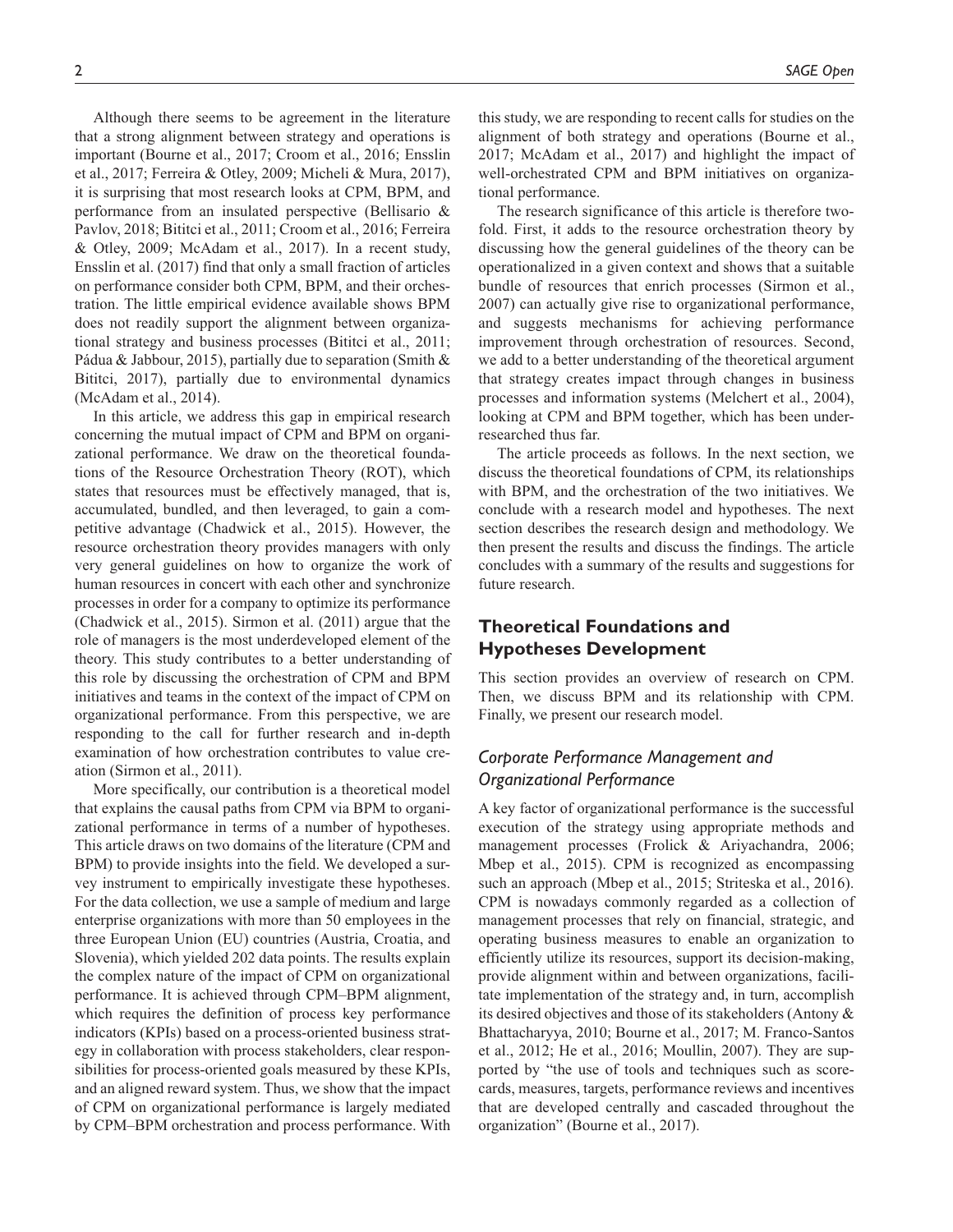Different variants of CPM systems have been implemented in practice (Aguinis et al., 2011; De Toni & Tonchia, 2001). A paradigm shift has been noted in the move from performance measurement system design to performance management, that is, how to use measurement to manage the organization's performance (Bourne et al., 2014; Pavlov & Bourne, 2011; Smith & Bititci, 2017) through communication between stakeholders, diagnosing reasons for the current situation, and learning and improving (Afy-Shararah & Rich, 2018), that is, from structural and technical aspects to include cultural and behavioral aspects (Bititci et al., 2015). Therefore, the strong emphasis on measurement is accompanied by strategy management, communication, influence behavior, and improvement (M. Franco-Santos et al., 2007). Its implementation requires the coordination of multiple stakeholders (Bourne et al., 2003) and the explicit specification of CPM methods and processes as well as enabling information technology (Aho, 2012). This makes CPM a multifaceted concept. Furthermore, traditional accountingbased performance measures have mostly been replaced as part of implementing holistic, balanced, and multidimensional or multicriteria measurement frameworks (Bourne et al., 2014; Ravelomanantsoa et al., 2018) that rely on using financial as well as nonfinancial performance measures (M. Franco-Santos et al., 2012), such as those that reflect quality, time, and flexibility, and are linked to both the organization's strategic goals and the operating results (Ravelomanantsoa et al., 2018) to achieve a strategic alignment.

A well-established way to assess the CPM practices in an organization and their level of formality, sophistication, and embeddedness is to use maturity models (Bititci et al., 2015). Generally, a maturity level represents an organization's "capabilities as regards a specific class of objects and application domain" (Röglinger et al., 2012). In this study, we use the maturity model developed by Aho (2012) since we find it one of the most comprehensive CPM maturity models covering both structural and behavioral factors (Bititci et al., 2015) and encompassing the expected positive CPM practices identified in the literature and mentioned above, it is also well documented and developed using scientific research methods. It builds on four dimensions that represent management activities or practices that are critical for leveraging or inhibiting CPM:

- 1. *Management & Organization* refers to the governance of CPM. This component addresses strategic decision-making, practical management issues, and the expected benefits for an organization (Aho, 2012).
- 2. *Technology* describes the extent to which Information Technology (IT) drives CPM processes. From an IT perspective, performance management is one of the latest business functions that is being automated by software applications in the organization (Eckerson, 2012). IT integrates applications and processes

(Eckerson, 2012) and is therefore a key enabler for successful CPM (Limburg et al., 2017).

- 3. *People & Culture* encompasses how employees are trained and empowered. This is embedded in a general approach to communication and overall trust and commitment to CPM (Pulakos, 2009). The importance of behavioral and cultural aspects for CPM is documented by Karim (2015) and Pavlov et al. (2017).
- 4. *CPM Processes* relates to the way CPM processes are defined and performance is measured. The design of these processes, their IT support, and well-considered and communicated metrics are shown to be a relevant factor in CPM success (Hunt, 2011; Kang et al., 2016; Melnyk et al., 2004).

CPM practices are assumed to bring various benefits. Yeoh et al. (2014) highlight better strategy execution, improved process efficiency, and fact-based decision-making. Nudurupati and Bititci (2005) agree with the two last points they list. Furthermore, CPM's positive effect on people's strategic focus has been proven (M. Franco-Santos et al., 2012) and should, in turn, lead to improved performance. Many organizations have built on these assumptions and invested heavily in CPM implementation over the last three decades (Koufteros et al., 2014). However, the existing research has produced mixed results, with hardly any clear evidence emerging in support of CPM practices' positive impact on financial performance (Biron et al., 2011; Bourne et al., 2013; Koufteros et al., 2014).

Yet, we need to test the following hypothesis to show there is a nonsignificant, direct relationship between CPM maturity and organizational performance and to also show the mediating role of CPM–BPM orchestration, as elaborated below:

**Hypothesis 1 (H1):** CPM maturity positively influences organizational performance.

# *Orchestrating Corporate Performance Management and Business Process Management*

The hesitancy regarding the link between CPM maturity and organizational performance raises another question: How to achieve the appropriate implementation of CPM? One deficiency identified in the literature is the strong focus on the functional organization structure (List & Machaczek, 2004). To avoid such shortcomings, CPM can build on BPM.

BPM is a structured management approach that uses methods, policies, metrics, management practices, and software tools for improving the performance of business processes (Dumas et al., 2013; Rahimi et al., 2016). Like with CPM, the main purpose of BPM is to help increase organizational performance and its competitive position, although its chief focus is on optimizing the operations (Van Looy et al.,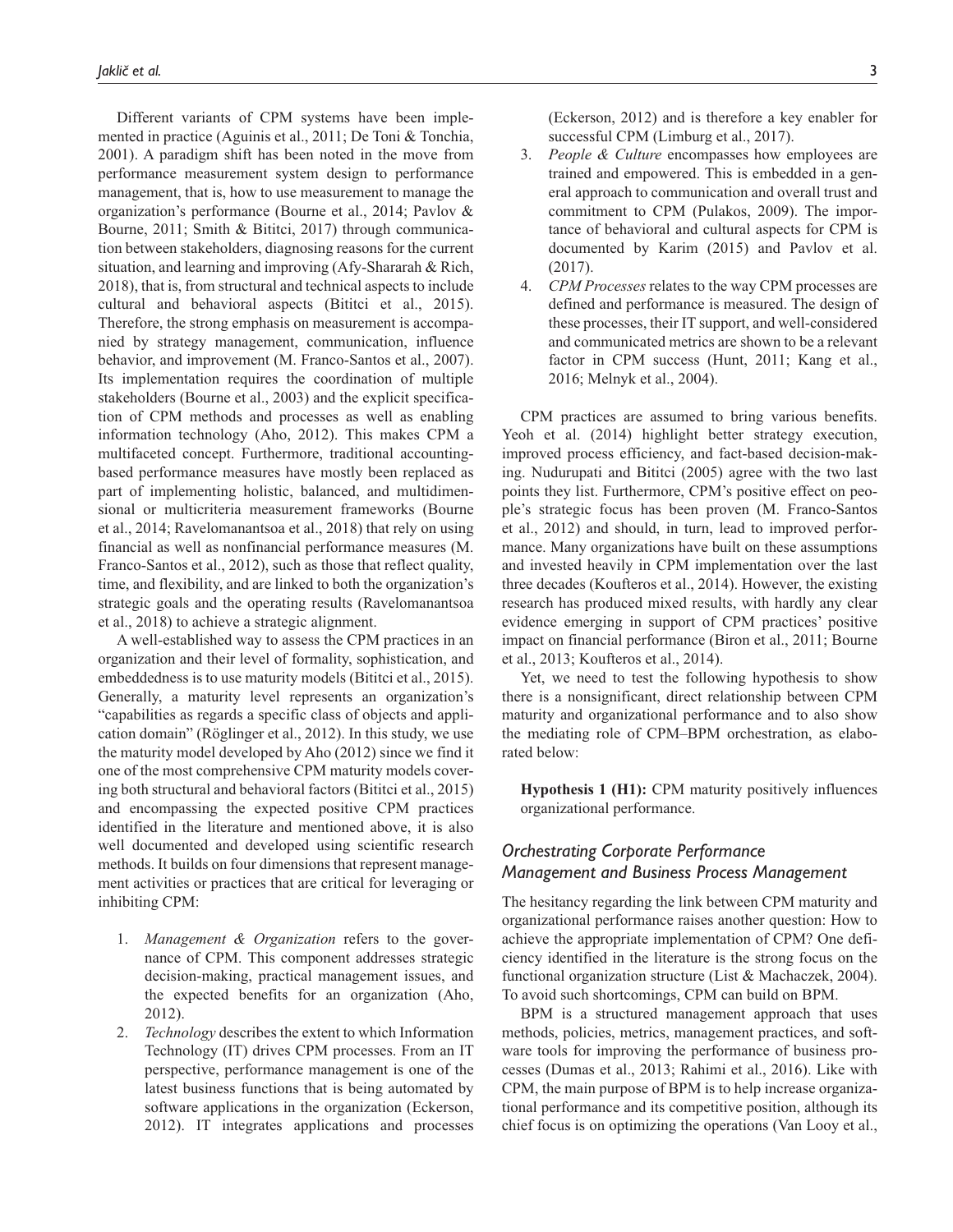2013) based on aligning the resource capabilities with the organization's strategic aims and objectives (Croom et al., 2016). BPM capabilities have been proven as important mediators also for other relationships between resource capabilities and organizational performance, particularly in the IT capabilities context (Peng et al., 2016), particularly the impact of business intelligence on organizational performance is mediated by BI-BPM orchestration (Suša Vugec et al., 2020). It is often described as a life cycle entailing: process identification, discovery, specification, analysis, design, implementation, operation, and monitoring (Brocke et al., 2016; Rahimi et al., 2016).

Numerous studies underline the importance of the relationship between BPM and CPM and emphasize the alignment of strategic objectives and operational-level activities (Croom et al., 2016; Ensslin et al., 2017). Afy-Shararah and Rich (2018) emphasize that CPM "should support and focus operations management, yet it can also become an inhibitor when mismatches exist between corporate need and operations management measurement," but the traditional CPM systems have mainly disregarded the need for "end-to-end" process management where the performance management takes account of the interdependences between various functions of the enterprise (Ravelomanantsoa et al., 2018). In the same manner, Vivares-Vergara et al. (2016) note that organizations need to understand and exploit the strategic importance of operations. Furthermore, Ferreira and Otley (2009) recognize the management of structures, processes and relationships through which the organization operates as constituting one of the CPM key success factors. Bhattacharya and David (2018) even suggest process mapping as a facilitator for a suitable performance measurement.

Based on the above discussion, one might expect results from CPM only if the concept is implemented in the correct way, where the strategic aims are aligned with the business operations. We therefore further investigated possible ways of achieving such an alignment to better understand how CPM maturity can lead to improved organizational performance. Questions of *how* are typically approached by using mediation analysis where the goal is to establish the way in which one variable influences another variable via one or more mediator variables (Hayes, 2017).

Insufficient results of CPM are often explained by pointing to the shortcomings of CPM implementations (Aguinis et al., 2011; Hourneaux et al., 2017; List & Machaczek, 2004) and limited understanding of the success factors (Biron et al., 2011). CPM implementation not only requires strategic changes, but also the effective renovation and reorganization of business processes in an organization from the perspective of value (He et al., 2016). Indeed, recent research stresses the benefits of integrating CPM and BPM (Bellisario & Pavlov, 2018; Blasini & Leist, 2013; Kohlbacher & Gruenwald, 2011; Kueng, 2000; Melchert et al., 2004; Wieland et al., 2015). Bellisario and Pavlov

(2018) suggest performance management might be mediated by the configuration of processes.

However, the natural connectivity of CPM and BPM is frequently left unrealized. Even when the two initiatives are driven by different organizational units—as is often the case (Hammer et al., 2007; Krause, 2003; Melchert et al., 2004) they must at least be well orchestrated.

To address this issue, the study intends to investigate whether and how the orchestration of these two initiatives affects organizational performance. In developing our research model, we build upon the ROT first mentioned by Sirmon et al. (2011). The ROT is quite novel and closely associated with structuring a resource portfolio, the bundling and leveraging of resources to build the organization's capabilities and gain a competitive advantage (Chadwick et al., 2015; Sirmon et al., 2011). Orchestration may be defined as "the combination of resources, capabilities, and managerial acumen that ultimately results in superior firm performance" (Chadwick et al., 2015). It means that multiple groups must cooperate and contribute to realizing the firm's goals and achieving a competitive advantage (Sirmon et al., 2011). Although each element of resource management is individually important, success with these elements lies in their synchronization and coordination (Sirmon et al., 2011). Baert et al. (2016) stress the importance of resource orchestration practices for the allocation of scare resources between the exploitation of existing activities and exploration toward radical innovation. This approach explicitly emphasizes the role of managers' actions and the importance of management's commitment to resource management.

Considering the novelty of the ROT, a preliminary Google Scholar search is conducted with the aim to learn about the size of empirical research studies in the field. The search for articles containing "resource orchestration theory" and "empirical research" keywords resulted in less than 15 articles, among which none applied to BPM and/or CPM initiatives. The very small number of articles implies that the ROT is still an emerging theory with the potential for researchers to explore its applicability to practice. These results impel our research to uncover whether orchestrating CPM and BPM capabilities positively influences organizational performance.

Although the ROT focuses on "resource orchestration," our study extends the context and introduces the idea of CPM and BPM initiatives' orchestration. According to the ROT, what matters is not the CPM or BPM initiative, but the alignment of these two independent variables. Therefore, in the context of this research, the general characteristic of the CPM-BPM orchestration concept is that two initiatives are intensively coordinated or implemented as one initiative to synchronize the realization of organizational goals.

To understand and study the importance of CPM–BPM orchestration for organizational performance, we need to further concretize what orchestration means in the setting of implementing these two initiatives. Various authors discuss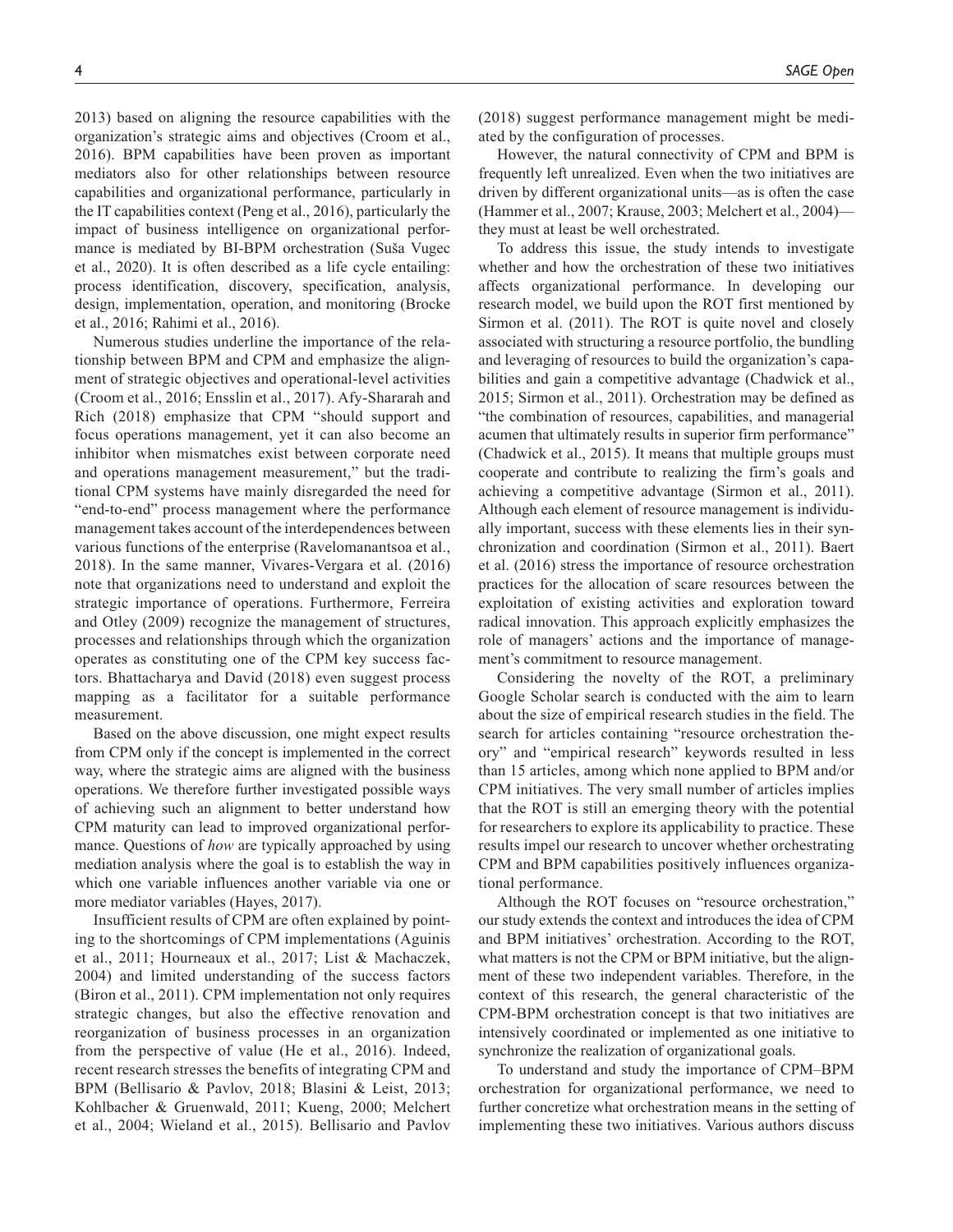different elements of the orchestration of CPM and BPM and its impact on process/organizational performance. Table 1 summarizes the findings of 14 key articles on this topic. Kueng (2000) approaches such orchestration from the BPM side. The article is one of the first to suggest that (a) KPIs should be related to both the corporate strategy and the process goals; and (b) they should be developed collaboratively by process stakeholders on different levels. Krause (2003) discusses the limits of approaches to CPM in practice. The article proposes that CPM be defined from the perspective of the desired business process structure. Process performance measurement may reveal potential dysfunctions in the models and contribute to the appropriate management of processes (Froger et al., 2019). It is one of the BPM critical success factors and crucial for achieving sustainable improvement of business processes (Trkman, 2010). Melchert et al. (2004), Hammer (2007), Hammer et al. (2007), Pavlov and Bourne (2011), Blasini and Leist (2013), and Ensslin et al. (2017) agree that process performance measures should be connected to the strategic goals. Smart et al. (2009) emphasize that CPM–BPM orchestration requires not only process strategy but also governance concerning process architecture, process ownership, process measurement, and process improvement. Several authors interpret process performance management (PPM) as an operational refinement of CPM that smoothly integrates with BPM (Ensslin et al., 2017; Heckl & Moormann, 2010; Nenadál, 2008). The ideas of Niven (2002), Kuwaiti (2004), Kohlbacher and Gruenwald (2011), Kohlbacher and Reijers (2013), and Wieland et al. (2015) are largely covered by this summary.

All of these findings suggest that mature CPM implementation should be connected with BPM. In particular, PPM is shown to be an important element linking the two concepts (Blasini & Leist, 2013; Ensslin et al., 2017; Kohlbacher & Gruenwald, 2011). Since improving the performance of business processes and other BPM activities is carried out by BPM teams, it is likely that mature CPM contributes to CPM–BPM orchestration because the CPM team is interested in cooperating with process owners and other members of the BPM team to be able to implement a process-oriented strategy. Moreover, some articles suggest that different elements of CPM–BPM orchestration affect process performance (Kueng, 2000; Pavlov & Bourne, 2011; Smart et al., 2009) or organizational performance (Kohlbacher & Gruenwald, 2011; Kohlbacher & Reijers, 2013; Pavlov & Bourne, 2011). Abubakar et al. (2019) show the impact of the connection between the knowledge-creation process and rational decision-making on organizational performance. Since CPM is by definition about rational business decisionmaking, we can reasonably conclude that orchestration with BPM, which leverages knowledge creation and the exchange of knowledge between teams (Abubakar et al., 2019), in turn has an impact on organizational outcomes, primarily the success of business processes. This is also suggested by the

ROT, which stresses the importance of management in ensuring that multiple groups cooperate and contribute to realization of the firm's goals, especially since both initiatives have similar main goals and ways for achieving them through strategic alignment, although often driven by different organizational units and with different starting points.

This leads to the following hypotheses:

**Hypothesis 2a (H2a):** CPM maturity positively influences CPM–BPM orchestration.

**Hypothesis 2b (H2b):** CPM–BPM orchestration positively influences Process performance.

**Hypothesis 2c (H2c):** Process performance positively influences Organizational performance.

It is therefore expected that the impact of CPM maturity is transmitted on organizational performance through CPM– BPM orchestration. Yet, since improved process performance results in improved organizational performance (Melville et al., 2004; Van Looy & Shafagatova, 2016), it is likely the impact of CPM–BPM orchestration on organizational performance is mediated by process performance. Summarizing the above discussion, we may formulate the mediating role of BPM–CPM orchestration as follows:

**Hypothesis 2 (H2):** The impact of CPM maturity on Organizational performance is mediated by CPM–BPM orchestration and Process performance.

Figure 1 shows the resulting research model with the direct relationship between CPM maturity and organizational performance, which is expected to be nonsignificant, and the expected mediation effect of CPM-BPM orchestration and Process performance.

# **Research Design and Methodology**

In this section, we describe the development of a measurement instrument for the construct of CPM–BPM orchestration. We then describe the overall design of the survey instrument and, finally, the data collection and analysis.

# *Development of an Instrument to Measure CPM–BPM Orchestration*

In creating the CPM–BPM orchestration construct, we followed the procedure of MacKenzie et al. (2011). A summary of all phases is shown in Figure 2.

To conceptualize CPM–BPM orchestration, we conducted a review of the relevant literature, yielding the publications summarized in Table 1. These findings were supplemented with exploratory research according to established guidelines. Three Slovenian companies were involved in a series of interviews, in two cases as part of a broader study on BPM implementation (Buh & Indihar Štemberger, 2016; Buh et al.,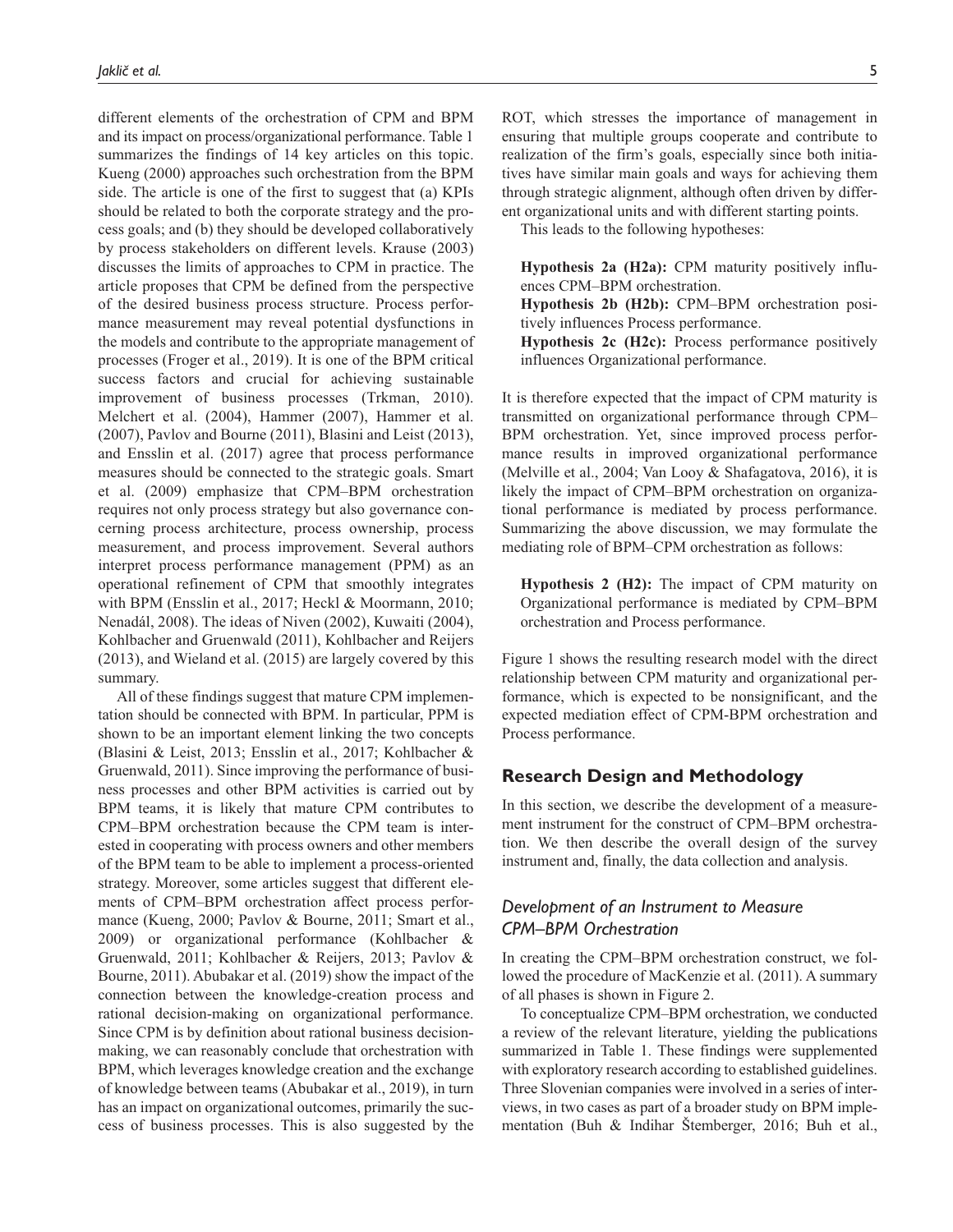| Author(s)                 | Year   | Key results                                                                                                                                                                                                                                                                                                                                                                                      |
|---------------------------|--------|--------------------------------------------------------------------------------------------------------------------------------------------------------------------------------------------------------------------------------------------------------------------------------------------------------------------------------------------------------------------------------------------------|
| Kueng                     | 2000   | KPIs should be related to both the corporate strategy and the process goals. They should be developed<br>in cooperation with the process stakeholders, in particular with the process owner and domain<br>experts. Process performance depends on the process stakeholders.                                                                                                                      |
| <b>Niven</b>              |        | 2002 Process ownership is very important for performance measurement to ensure a continuous review of<br>the measures.                                                                                                                                                                                                                                                                           |
| Krause                    | 2003   | The development of performance management system is usually not based on the desired business<br>process structure, which is focused on how the organization should work to achieve its strategic goals.                                                                                                                                                                                         |
| Melchert at al.           | 2004   | BPM should be aligned to support CPM, CPM must be process-oriented, strategic KPIs must be defined<br>on the strategic level and transformed into metrics for steering, measuring, and optimizing processes.                                                                                                                                                                                     |
| Kuwaiti                   | 2004   | Performance measurement systems are best designed by the process owners.                                                                                                                                                                                                                                                                                                                         |
| Hammer et al.             | 2007   | Organizational boundaries and concerns should not dictate performance metrics, KPIs should come<br>from end-to-end business processes.                                                                                                                                                                                                                                                           |
| Hammer et al.             | 2007   | The performance management system should be organized around processes and people should be<br>rewarded based on process-oriented goals; otherwise, they are focusing on narrow, functional goals.                                                                                                                                                                                               |
| Smart et al.              | 2009   | CPM must be process-oriented, BPM can be used to integrate the development of a process-oriented<br>strategy and its deployment into actual process architecture. Process measurement has to come from<br>strategic goals and process owners should use the results of process measurement to improve process<br>performance in terms of better achieving the goals set by the process strategy. |
| Kohlbacher &<br>Gruenwald | 2011   | Organizations must implement both concepts—process performance measurement and the process<br>owner role's in achieving high organizational performance. The process owner's role is important since<br>the company needs a manager responsible for processes management who is interested in the results<br>of process performance measurement.                                                 |
| Pavlov & Bourne           | 20 I I | Performance measurement affects organizational performance by affecting the dynamics of organizational<br>processes.                                                                                                                                                                                                                                                                             |
| Kohlbacher & Reijers      | 2013   | Process performance measurement is positively associated with organizational performance.                                                                                                                                                                                                                                                                                                        |
| <b>Blasini and Leist</b>  | 2013   | PPM is an essential part of CPM. Connecting PPM to the corporate strategy is one of the most<br>important success factors of PPM.                                                                                                                                                                                                                                                                |
| Wieland et al.            |        | 2015 Performance indicators that are process-specific must be defined and in cooperation with the process<br>stakeholders, particularly the process owner and domain experts.                                                                                                                                                                                                                    |
| Ensslin et al.            | 2017   | Organizational strategy can entail alignment with the business processes through coordination activities.                                                                                                                                                                                                                                                                                        |

**Table 1.** Main Findings From Prior Studies on CPM–BPM Orchestration and Its Impact on Organizational Performance, in Chronological Order.

*Note.* BPM = business process management; CPM = corporate performance management; PPM = process performance management.

2015). In addition, we reviewed documents related to strategic direction and some other documents related to the organization of BPM and CPM initiatives in Company 1 and Company 2 in the analysis to ensure triangulation.

- 1. The first company (hereinafter "Company 1") is a provider of a series of waste treatment services with around 400 employees. The company was selected because it was implementing BPM and CPM in an orchestrated way (Buh et al., 2015). A key interview partner was the former CIO, who later became the Chief Process Officer (CPO) due to his knowledge of both CPM and BPM (Expert 1).
- 2. The second company is a large insurance company with approximately 2,400 employees ("Company 2"). This company was selected because it was implementing BPM and CPM not together, but as separate initiatives (Buh & Indihar Štemberger, 2016). We interviewed the Head of the Organizational Development, HR and BPM Department (Expert 2).
- 3. The third company ("Company 3") is a large manufacturing company with around 2,000 employees. It is a supplier to the European automotive industry and a well-known regional producer of tools, appreciated by professional and amateur craftsmen. We selected this company because the head of the strategy development department (Expert 3) was conducting an assessment of the orchestration of the company's CPM and BPM initiatives.

During the in-depth, semi-structured interviews, we discussed several topics with the experts. First, we asked about their interpretation of the CPM and BPM concepts and how they were being implemented in their companies. Then, we asked for their opinion on the importance of orchestration, and how they would measure it. Table 2 summarizes the key results. Expert 1 describes the top-down alignment of both initiatives, whereas Expert 2 describes potential for improvement. Expert 3 points to the relevance of maturity in both CPM and BPM.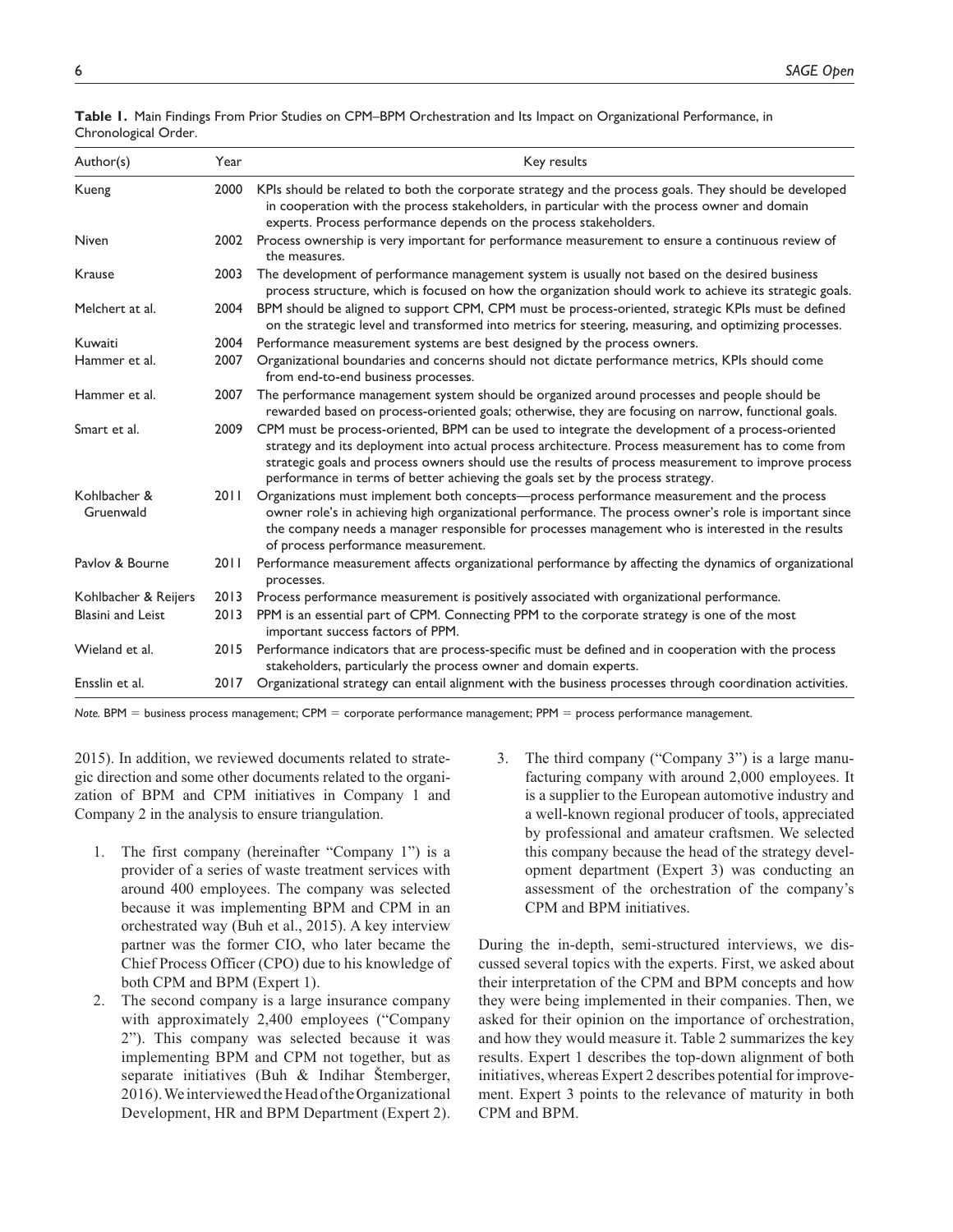





**Figure 2.** Summary of all phases (MacKenzie et al., 2011) in creation of the CPM–BPM orchestration.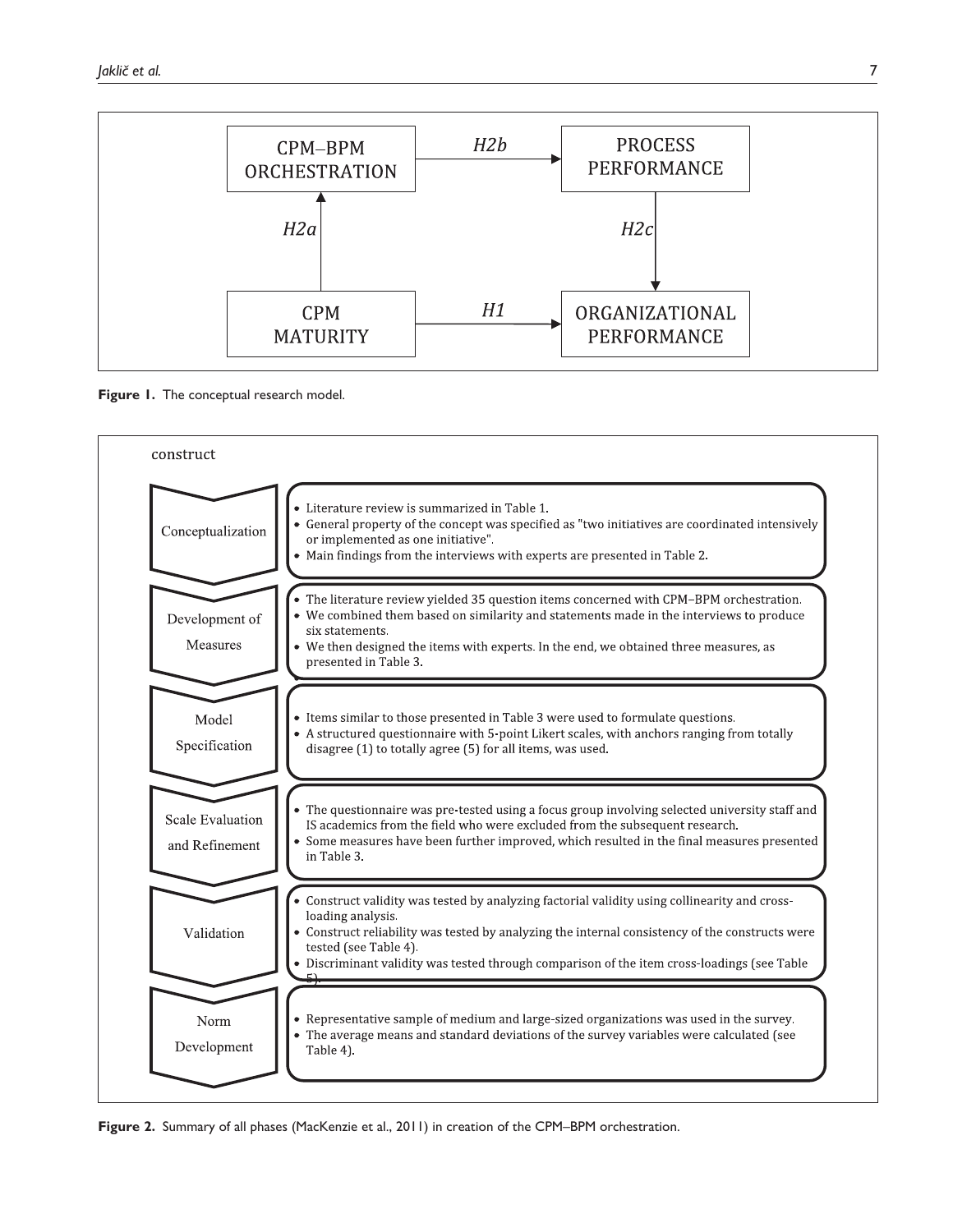**Table 2.** Main Findings of the Exploratory Research.

| No.              | Company                                                              | Expert                                                                    | Key results                                                                                                                                                                                                                                                                                                                                                                                                                                                                      |
|------------------|----------------------------------------------------------------------|---------------------------------------------------------------------------|----------------------------------------------------------------------------------------------------------------------------------------------------------------------------------------------------------------------------------------------------------------------------------------------------------------------------------------------------------------------------------------------------------------------------------------------------------------------------------|
| Ι.               | Provider of several<br>waste treatment<br>services, 400<br>employees | <b>Chief Process</b><br>Officer (CPO)                                     | Strategic goals are cascaded into business processes by process owners and process-<br>oriented goals are also taken into account when rewarding people. Orchestration<br>is very important, especially for the employees who would otherwise regard BPM<br>as just another project. The involvement of process owners, the CPO and other<br>BPM office members in defining and cascading the strategic KPIs into processes is<br>an important measure of CPM-BPM orchestration. |
| 2.               | Insurance company,<br>2,400 employees                                | Head of the<br>Organizational<br>Development,<br>HR and BPM<br>Department | The level of alignment of the examined concepts in the company is insufficient, a gap<br>exists between the strategic and process KPIs while the potential of BPM is not<br>fully exploited. The involvement of the BPM department in identifying the strategic<br>KPIs and rewarding people based on process results may be important measures of<br>CPM-BPM orchestration.                                                                                                     |
| $\overline{3}$ . | Manufacturing<br>company, 2,000<br>employees                         | Head of the Strategy<br>Development<br>Department                         | BPM is a possible way for cascading strategic KPIs into processes rather than into<br>departments. CPM-BPM orchestration is important for business performance, but<br>impossible if BPM has not reached a certain maturity level.                                                                                                                                                                                                                                               |

*Note.* CPO = Chief Process Officer; BPM = business process management; CPM = corporate performance management.

Based on the literature review and exploratory research, we specified the conceptual theme (MacKenzie et al., 2011) of the construct CPM–BPM orchestration as:

- Very intensive communication between CPM and BPM teams and managers exists or the same people do CPM and BPM.
- Processes play an important role in strategy development and implementation (strategic KPIs are cascaded to process KPIs, PPM is an essential part of CPM, people are rewarded based on process-oriented goals).

The techniques appropriate for the development of measures phase are of an exploratory research nature, particularly literature searches and interviews with experts (Revilla-Camacho et al., 2019). Thus, we started to generate possible questions from the literature. The literature review yielded a set of 35 question items concerned with CPM–BPM orchestration. We combined them based on similarity and statements made in the interviews to produce six statements. We then tested the items with CPM and BPM managers, leading to some statements being reformulated, merged, or eliminated. In part, the experts found items too similar. In the end, we converged on the three measures very similar to the items shown in Table 3. The measures presented in Table 3 were namely further improved during the scale evaluation and refinement phase, as described in more detail in the following section.

Validation and norm development phases of creating CPM–BPM orchestration construct are described in following sections.

## *Survey Design*

To develop the constructs and their scales and further validate the scale, we followed the procedure of MacKenzie et al. (2011). We elaborated conceptual definitions of our constructs, developed measures for items that represent the construct, specified the model specifications, evaluated and refined the scales, assessed the scale validity, and developed the norms for the scales.

Our questionnaire built on the previous theoretical basis to assure content validity. For most constructs, existing measurement instruments established in previous studies were used or measurement instruments were developed based on existing models. Only for CPM–BPM maturity did we have to define our own measurement instrument because a comprehensive model or measurement instrument did not exist yet. To ensure face validity, the questionnaire was pre-tested (Cooper & Schindler, 2003) using a focus group involving selected university staff and Information System (IS) academics from the field who were excluded from the subsequent research. This was also part of the scale evaluation and refinement phase for the CPM–BPM orchestration construct. Construct validity, by analyzing factorial validity using collinearity and crossloading analysis; and reliability, by analyzing the internal consistency of the constructs (Straub et al., 2004), were tested and the results are presented in the next section.

The final measurement model included 18 manifest or observable variables loading on to four latent constructs: (a) *CPM maturity*; (b) *CPM–BPM orchestration*; (c) *Perceived process performance;* and (d) *Perceived organizational performance.* We used a structured questionnaire with 5-point Likert-type scales, with anchors ranging from *totally disagree* (1) to *totally agree* (5) for all items used in our study. The complete questionnaire with all the survey items is included in the appendix.

For the CPM maturity construct, the measurement items were developed based on the Performance Management Index model (Aho, 2009). They comprehensively describe all four components of CPM maturity that are critical for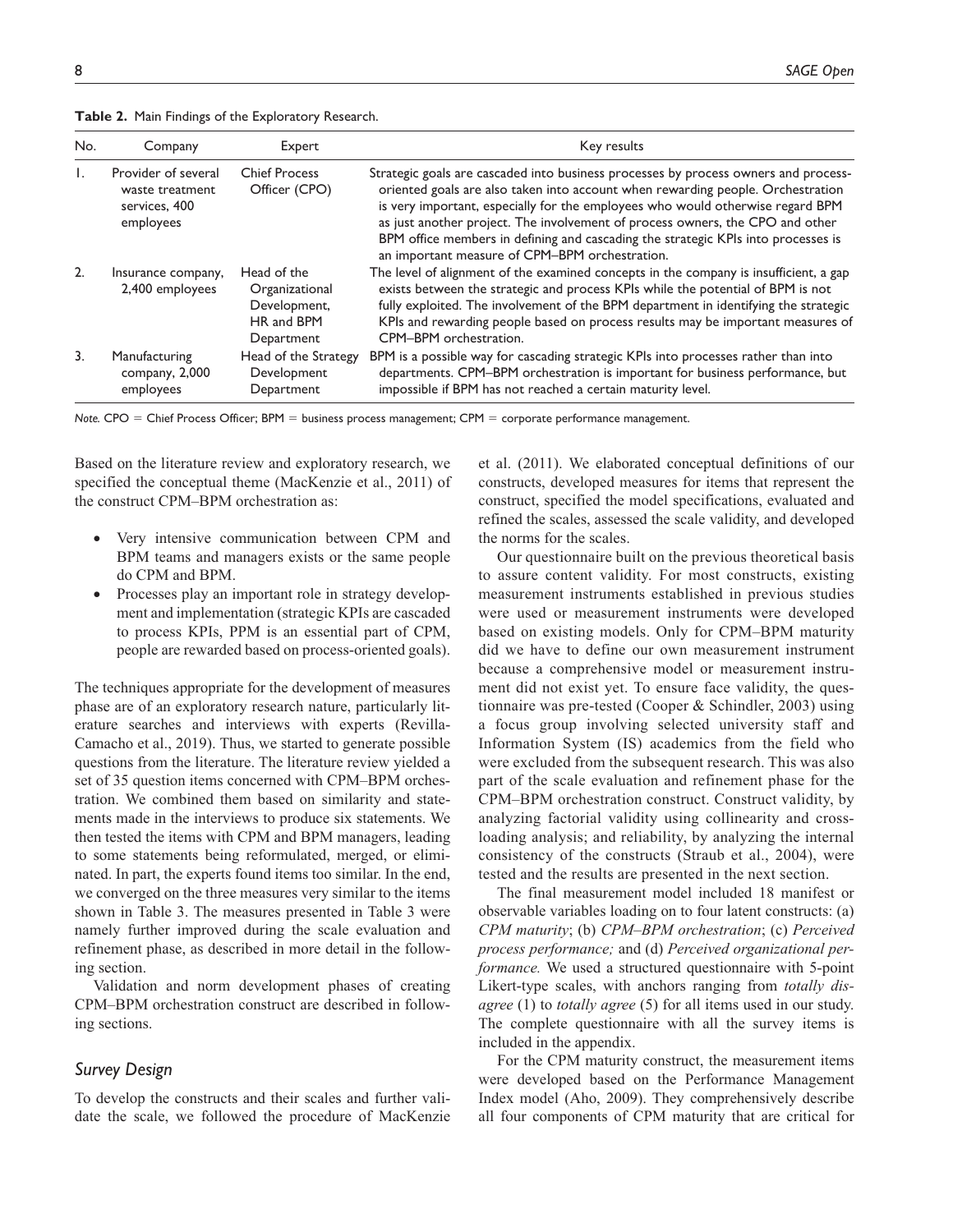#### **Table 3.** Measures of CPM/BPM Orchestration.

| Measures                                                                                              | Support                       |
|-------------------------------------------------------------------------------------------------------|-------------------------------|
| Our strategy is process-oriented. BPM acts as the means to integrate the development of a process-    | Krause (2003)                 |
| oriented strategy and its deployment into actual process architecture.                                | Melchert et al. (2004)        |
|                                                                                                       | Smart et al. (2009)           |
|                                                                                                       | Hammer et al. (2007)          |
|                                                                                                       | Hammer (2007)                 |
|                                                                                                       | Blasini & Leist (2013)        |
|                                                                                                       | Expert 1, Expert 2, Expert 3  |
| People are rewarded based on process-oriented goals that are measured with KPIs.                      | Hammer (2007)                 |
|                                                                                                       | Kohlbacher & Reijers (2013)   |
|                                                                                                       | Expert 1, Expert 2            |
| Strategic KPIs are identified in cooperation with the process stakeholders, in particular the process | Kueng (2000)                  |
| owner and domain experts.                                                                             | Niven (2002)                  |
|                                                                                                       | Kuwaiti (2004)                |
|                                                                                                       | Smart et al. (2009)           |
|                                                                                                       | Kohlbacher & Gruenwald (2011) |
|                                                                                                       | Wieland et al. (2015)         |
|                                                                                                       | Expert 1, Expert 2            |

*Note.* CPM = corporate performance management; BPM = business process management; KPIs = key performance indicators.

| Construct         | Indicator        | M      | SD     | Loadings | T statistics | Cronbach's<br>alpha | Composite<br>reliability | Average variance<br>extracted |
|-------------------|------------------|--------|--------|----------|--------------|---------------------|--------------------------|-------------------------------|
| CPM maturity      | <b>CPMI</b>      | 3.1931 | 1.1834 | 0.8038   | 16.0746      | 0.9162              | 0.9321                   | 0.6328                        |
|                   | CPM <sub>2</sub> | 2.8267 | I.4676 | 0.8211   | 15.3440      |                     |                          |                               |
|                   | CPM3             | 2.8614 | 1.4074 | 0.8515   | 18.5702      |                     |                          |                               |
|                   | CPM4             | 3.0792 | 1.0714 | 0.8300   | 18.9847      |                     |                          |                               |
|                   | CPM <sub>5</sub> | 3.7772 | 1.1085 | 0.7548   | 13.1583      |                     |                          |                               |
|                   | CPM <sub>6</sub> | 3.4901 | 1.2227 | 0.7182   | 12.8288      |                     |                          |                               |
|                   | CPM7             | 2.8861 | 1.1338 | 0.8537   | 16.7057      |                     |                          |                               |
|                   | CPM <sub>8</sub> | 3.1584 | 1.2317 | 0.7169   | 12.9534      |                     |                          |                               |
| CPM-BPM           | <b>PPO1</b>      | 3.3713 | 1.0816 | 0.8444   | 19.1459      | 0.7927              | 0.8785                   | 0.7068                        |
| orchestration     | PPO <sub>2</sub> | 2.9950 | 1.2948 | 0.8374   | 17.9940      |                     |                          |                               |
|                   | PPO3             | 3.5149 | 1.1896 | 0.8403   | 16.9430      |                     |                          |                               |
| Perceived process | <b>PPPI</b>      | 3.3515 | 0.9876 | 0.9341   | 20.9948      | 0.8571              | 0.9134                   | 0.7792                        |
| performance       | PPP <sub>2</sub> | 3.4257 | 0.9910 | 0.9022   | 23.3887      |                     |                          |                               |
|                   | PPP3             | 3.4406 | 0.9819 | 0.8069   | 17.0013      |                     |                          |                               |
| Perceived         | POP <sub>2</sub> | 3.8267 | 0.8666 | 0.7733   | 15.5917      | 0.8754              | 0.9152                   | 0.7302                        |
| organizational    | POP <sub>3</sub> | 3.2673 | 1.0113 | 0.8863   | 19.6369      |                     |                          |                               |
| performance       | POP <sub>4</sub> | 3.2723 | 1.0173 | 0.8621   | 19.4223      |                     |                          |                               |
|                   | POP <sub>5</sub> | 3.4257 | 1.0158 | 0.8911   | 19.4327      |                     |                          |                               |

**Table 4.** Means and Standard Deviations and Reliability and Validity Measures of the Final Measurement Model.

*Note.* CPM = corporate performance management; BPM = business process management; PPP = perceived process performance; POP = perceived organizational performance.

enabling or inhibiting CPM (Aho, 2009, 2012). This part of the questionnaire consisted of eight five-item Likert-type scale questions for management and organization, CPM processes, people and culture, and technology. The measurement model resulted in one factor with high reliability, as shown in Table 4.

For the CPM–BPM orchestration construct, we used the items presented in Table 3 to formulate questions. This was followed by evaluating and refining the scale and assessing its validity and reliability (MacKenzie et al., 2011; Straub et al., 2004), which is reported below.

Perceived process performance was measured with the same construct as in He et al. (2016), namely with process efficiency, quality and flexibility that is based on the Devil's Quadrangle (Dumas et al., 2013) which represents its main dimensions and the primary goals of process optimization. The three items are presented in the appendix and resulted in a single factor with high reliability.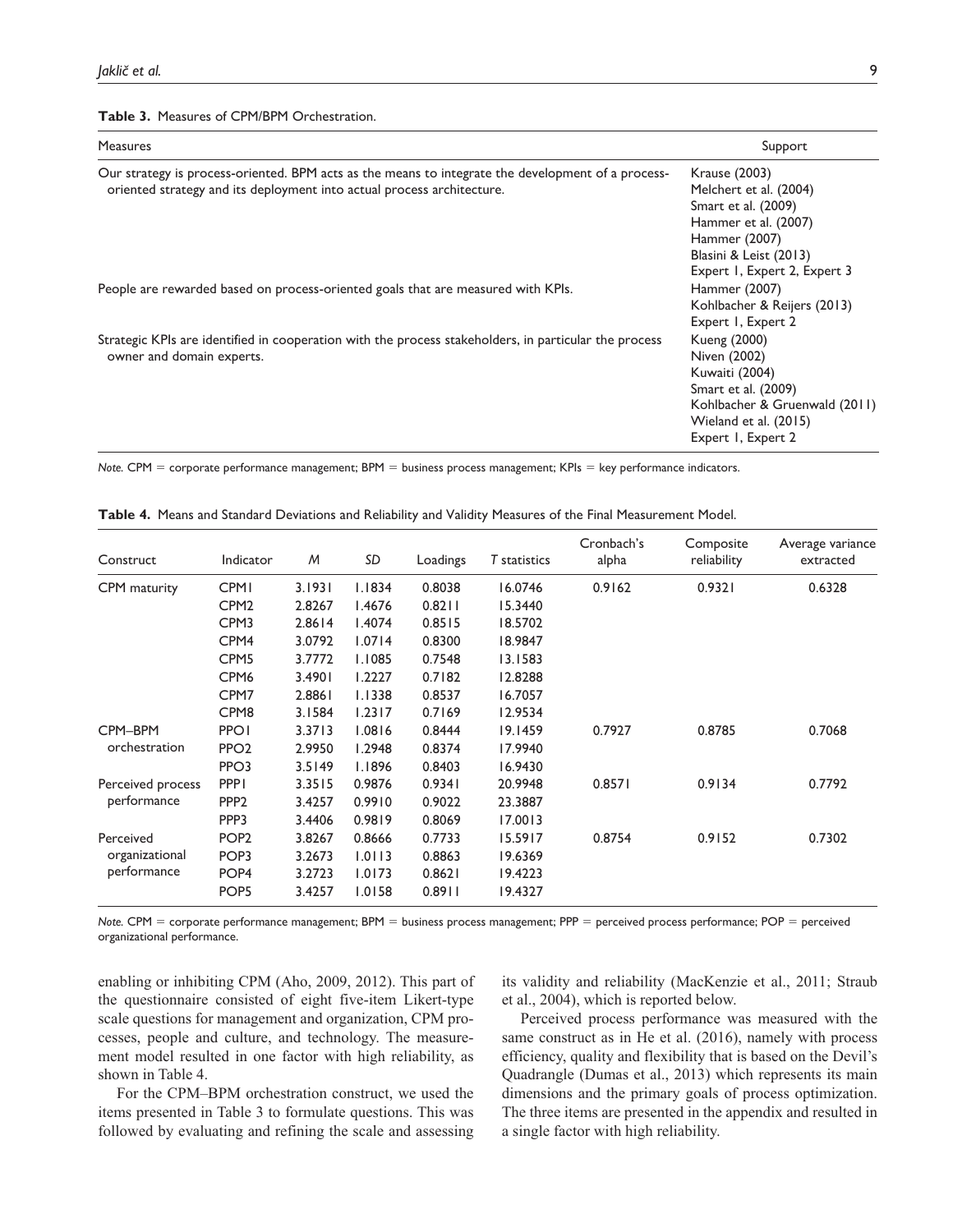For perceived organizational performance, we relied on established research. There is no general consensus in what organizational performance is (Moretti & Biancardi, 2020). While some authors examined organizational performance using both financial and market metrics (Flynn et al., 2010; Qrunfleh & Tarafdar, 2014), Sink and Tuttle (1989) investigated how an organization can improve its performance in terms of seven criteria: profitability, productivity, quality of work life, innovation, quality, effectiveness, and efficiency. Similarly, Khan et al. (2019) used eight items of efficiency, growth, and profit. The study by Richard et al. (2009) reveals a multidimensional conceptualization of organizational performance related chiefly to stakeholders, heterogeneous product market circumstances, and time. Despite the complexity and multidimensionality of the organizational performance construct, its aim is to analyze the results of an organization (i.e., the results of its processes) as measured against its intended goals and objectives, that is, against its strategy. Measurement of perceived organizational performance that is based on the research participants' perceptions of firm performance (M. Franco-Santos et al., 2012) enabled us to encompass the entirety of its multidimensional nature. For the purpose of this research, the measurement instrument for measuring organizational performance was extracted from the work of Law and Ngai (2007) where we used five items related to product and service quality, customer retention rate, sales growth rate, profitability, and overall competitive position. However, the first reliability and validity test showed the manifest variable POP1 loaded poorly on to its latent construct and was dropped from the final model for this reason. Since all reliability and validity measures in the final model showed a substantial increase, it was appropriate to discard the indicator with low standardized loadings (Henseler et al., 2009).

## *Data Collection*

The data were collected via a survey of a randomly selected sample of 1,477 medium- and large-sized business organizations with more than 50 employees in EU countries, namely Austria, Croatia, and Slovenia, registered in the public legal records of the respective countries. The questionnaires were sent by regular post as well as electronically. Introductory letters were provided to the participants that explained the aims and procedures of the study, assuring anonymity of the information collected, and that no information would be revealed in individual form. Questionnaires were addressed to top management in the organizations contacted. Two rounds of call-up were conducted yielding an overall sample of 202 fully completed surveys.

## *Data Analysis*

Since a single source of data was used, the data were first tested for potential common method bias using Harman's

single factor test (Podsakoff & Organ, 1986). The fact that in exploratory factor analysis based on the unrotated solution a single factor explained at most 45% of the variance suggests there was no indication of substantial common method bias. In addition, we applied common latent factor technique and got common variance of 35%, which additionally suggests that no severe common method bias is present (Eichhorn, 2014).

To conduct the data analysis, partial least squares (PLS), a multivariate or component-based structural equation modeling (SEM) technique, was used. This methodology is widely used in the IT and IS fields as it is suitable for predicting and theory-building because it examines the significance of the relationships between the research constructs and the predictive power of the dependent variables (Chin, 1998; Henseler et al., 2009). The estimations and data manipulations were performed using SmartPLS (Ringle et al., 2007) and SPSS.

## **Results**

In this section, we present our study results. First, we summarize the descriptive statistics and measurement validation. Second, we inspect correlations of the latent variables and show the estimates for our structural equation model. Third, we report the results of our serial mediation analysis.

# *Descriptive Statistics and Validation of Measurement*

First, we report descriptive statistics. Table 4 summarizes the average means and standard deviations of the survey variables. The highest average means are found in the Organizational performance construct and the lowest in the CPM maturity construct. The means for all measures (the average mean is 3.29) are around 0.79 scale points to the right of the center of the scale, suggesting a slightly left (negative) skewed distribution. The CPM maturity construct indicators on average show the highest standard deviations, whereas the Perceived process performance indicators have the smallest variability.

We examined the reliability and validity measures for our reflective measurement model (also see Table 4). In the final model, all Cronbach's alphas clearly exceeded the 0.7 threshold (Nunnally & Bernstein, 1994). Without exception, at around 0.9, the latent variables' composite reliabilities were higher than 0.8, showing the high internal consistency of the indicators measuring each construct and thus confirming the construct reliability (Henseler et al., 2009; Nunnally & Bernstein, 1994). Average Variance Extracted (AVE) was generally around 0.7, thereby exceeding the threshold of 0.5, demonstrating the convergent validity of the constructs (Fornell & Larcker, 1981). The measurement model's reliability and convergent validity were also confirmed by computing standardized loadings for the indicators and Bootstrap t-statistics for their significance. All standardized loadings of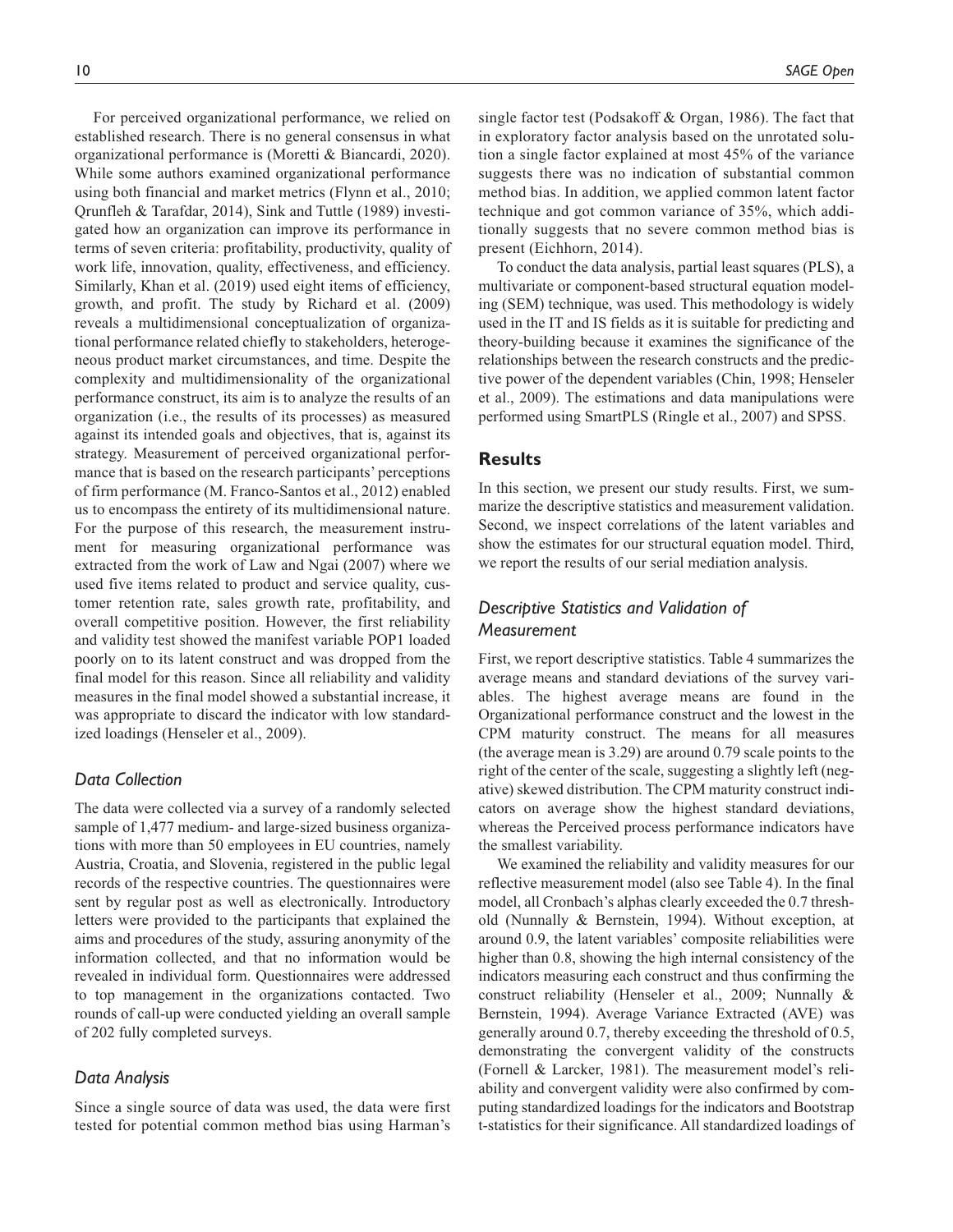

**Figure 3.** Structural model results.

the indicators in the model exceeded the 0.7 threshold (see Figure 3) and without exception were found to be significant at the 0.001 significance level, hence confirming the high indicator reliability and convergent validity (Henseler et al., 2009; Hulland, 1999).

The assessment (see Table 5) of the indicator loadings on their corresponding constructs indicated that the manifest variable correlations with their theoretically assigned latent variables are in an order of magnitude larger than other loadings on other constructs (Gefen & Straub, 2005). Therefore, all the item loadings met the first criteria of discriminant validity (Henseler et al., 2009).

#### *Estimates of the Structural Equation Model*

Next, we compared the square root of AVE for each construct with the correlations for all other constructs in the model (Henseler et al., 2009) (see Table 6). The square roots of AVE for the constructs were significantly higher (and also substantially larger than the threshold of 0.5) than the correlations between the constructs, thus confirming they are sufficiently discriminable by the second procedure (Chin, 1998; Fornell & Larcker, 1981).

We then estimated the inner path model. We tested the significance of the hypothesized relationships between the constructs by bootstrapping with 1,000 replicates. The structural model was then assessed by examining the coefficient of determination  $(R^2)$  of the endogenous latent variable, the estimates for the path coefficients of relationships in the structural model, and their significance levels (via bootstrapping) (Chin, 1998).

As shown in Figure 3, the influence of CPM maturity, CPM–BPM orchestration and Perceived process performance together explain 43.3% of the variance in Perceived organizational performance. Furthermore, the influence of CPM maturity on CPM–BPM orchestration explains 49.3% of the variance in CPM–BPM orchestration. Moreover, the influence of CPM maturity and CPM–BPM orchestration explains 30.5% of the variance in Perceived process performance. Since the exogenous variables explain a moderate to high proportion of the variance of the endogenous variable, we may conclude the model holds sufficient explanatory power and is capable of explaining the constructed endogenous latent variable (Henseler et al., 2009).

The direct impact of CPM maturity on Perceived organizational performance is not statistically significant ( $\hat{\beta} = .128$ ; *p*>.05), thus rejecting H1. The positive impact of CPM maturity on CPM–BPM orchestration is statistically significant ( $\hat{\beta}$  = .724; *p* < .001); therefore, H2a is supported. The direct impact of CPM–BPM orchestration on Perceived process performance is statistically significant ( $\hat{\beta}$  = .330;  $p$  < .001), supporting H2b. Furthermore, the direct impact of Perceived process performance on Perceived organizational performance is statistically significant as well ( $\hat{\beta}$  = .555; *p* < .001), supporting H2c.

## *Testing Serial Mediation*

Besides testing the statistical significance of the impact of CPM maturity on Perceived organizational performance via bootstrapping to check the mediation effect, we tested the mediation using Sobel's test for serial mediation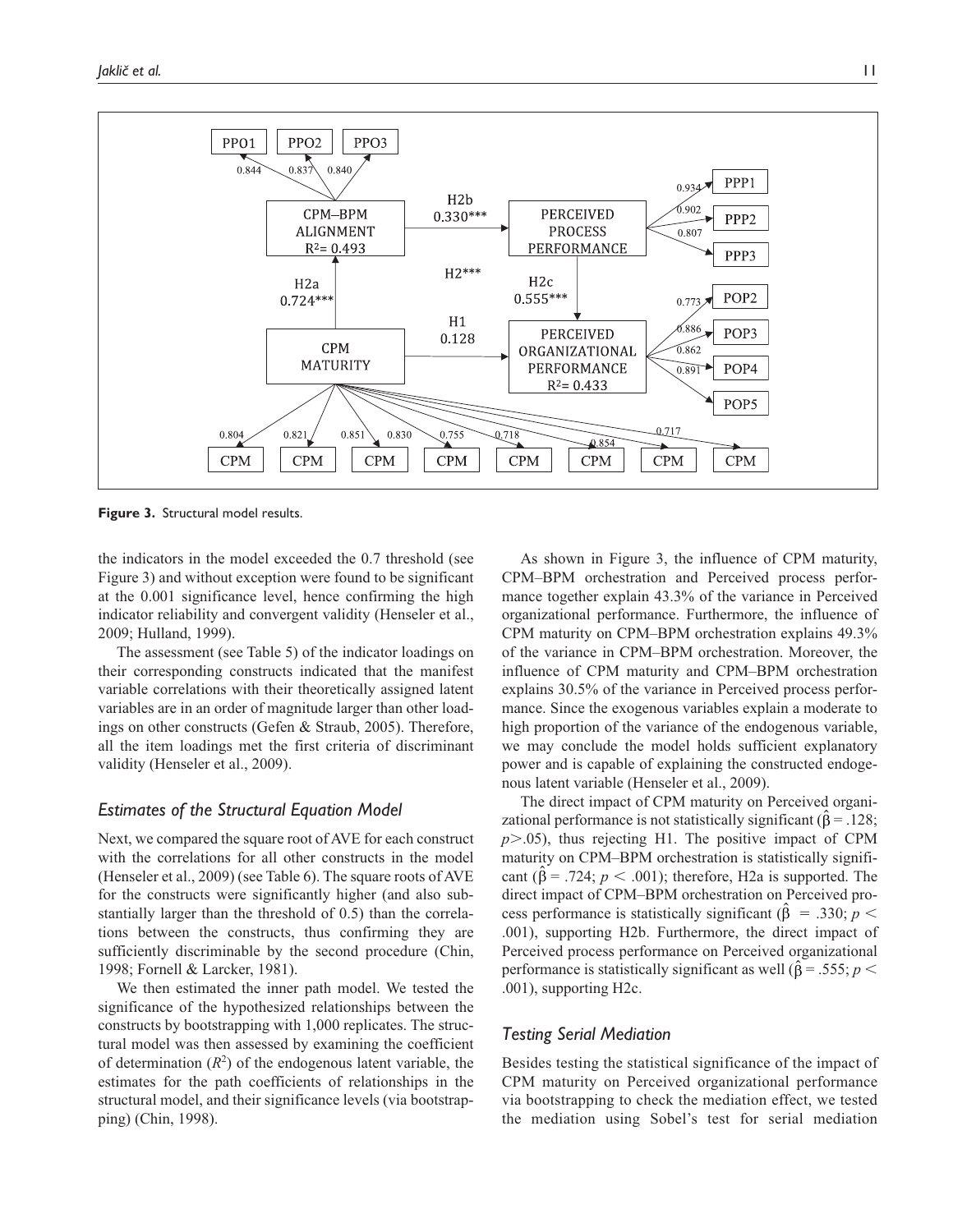#### **Table 5.** Comparison of the Item Cross-Loadings.

| Construct         | Indicator        | CPM maturity | CPM-BPM<br>orchestration | Perceived process<br>performance | Perceived organizational<br>performance |
|-------------------|------------------|--------------|--------------------------|----------------------------------|-----------------------------------------|
| CPM maturity      | <b>CPMI</b>      | 0.8038       | 0.5536                   | 0.4473                           | 0.3726                                  |
|                   | CPM <sub>2</sub> | 0.8211       | 0.4986                   | 0.3917                           | 0.3349                                  |
|                   | CPM3             | 0.8515       | 0.5495                   | 0.4193                           | 0.2955                                  |
|                   | CPM <sub>4</sub> | 0.8300       | 0.6073                   | 0.3980                           | 0.3579                                  |
|                   | CPM <sub>5</sub> | 0.7548       | 0.5054                   | 0.3491                           | 0.3332                                  |
|                   | CPM <sub>6</sub> | 0.7182       | 0.5993                   | 0.3670                           | 0.3434                                  |
|                   | CPM7             | 0.8537       | 0.6084                   | 0.3860                           | 0.4218                                  |
|                   | CPM <sub>8</sub> | 0.7169       | 0.5238                   | 0.4186                           | 0.3198                                  |
| CPM-BPM           | <b>PPOI</b>      | 0.5632       | 0.8444                   | 0.4621                           | 0.3551                                  |
| orchestration     | PPO <sub>2</sub> | 0.6068       | 0.8374                   | 0.4258                           | 0.3929                                  |
|                   | PPO3             | 0.5997       | 0.8403                   | 0.4197                           | 0.3212                                  |
| Perceived process | <b>PPPI</b>      | 0.4757       | 0.4966                   | 0.9341                           | 0.6513                                  |
| performance       | PPP <sub>2</sub> | 0.4919       | 0.4927                   | 0.9022                           | 0.5329                                  |
|                   | PPP3             | 0.3451       | 0.3728                   | 0.8069                           | 0.5097                                  |
| Perceived         | POP <sub>2</sub> | 0.3507       | 0.2896                   | 0.5517                           | 0.7733                                  |
| organizational    | POP <sub>3</sub> | 0.3925       | 0.3819                   | 0.5454                           | 0.8863                                  |
| performance       | POP <sub>4</sub> | 0.3926       | 0.3686                   | 0.5360                           | 0.8621                                  |
|                   | POP <sub>5</sub> | 0.3632       | 0.4079                   | 0.5640                           | 0.8911                                  |

*Note.* CPM = corporate performance management; BPM = business process management; PPP = perceived process performance; POP = perceived organizational performance.

Bold is used to point out the indicator loadings on their corresponding constructs.

| Table 6. Correlations Between the Latent Variables and Square Roots of the Average Variance Extracted. |  |  |
|--------------------------------------------------------------------------------------------------------|--|--|
|--------------------------------------------------------------------------------------------------------|--|--|

| Construct                            | CPM maturity | CPM-BPM<br>orchestration | Perceived process<br>performance | Perceived organizational<br>performance |
|--------------------------------------|--------------|--------------------------|----------------------------------|-----------------------------------------|
| CPM maturity                         | 0.7954       |                          |                                  |                                         |
| CPM-BPM orchestration                | 0.7019       | 0.8407                   |                                  |                                         |
| Perceived process performance        | 0.5003       | 0.5184                   | 0.8827                           |                                         |
| Perceived organizational performance | 0.4389       | 0.4247                   | 0.6436                           | 0.8545                                  |

*Note.* CPM = corporate performance management; BPM = business process management.

Bold is used to point out the square roots of AVE for the constructs, which makes these easier to compare with the correlations between the constructs.

(Sobel, 1982). To test that the impact of CPM maturity on Organizational performance is mediated by CPM–BPM orchestration and Perceived process performance (H2), we followed the procedures explained in Hayes (2017) provided by Howard (n.d.).

To calculate the indirect effect of CPM maturity on Perceived organizational performance through CPM–BPM orchestration and Perceived process performance, the following formula can be used:

z-value = 
$$
\frac{a \times b \times c}{\sqrt{a^2 \times b^2 \times SEc^2 + a^2 \times c^2}}
$$
,  

$$
\sqrt{\times SEb^2 + b^2 \times c^2 \times SEa^2}
$$

where *a* is the CPM maturity  $\rightarrow$  Perceived process performance effect, *b* is the CPM–BPM orchestration  $\rightarrow$  Perceived process performance effect, *c* is the Perceived process performance  $\rightarrow$  Perceived organizational performance effect, *SEa* is the standard error of *a*, *SEb* is the standard error of *b*, and *SEc* is the standard error of *c*. Once the *z*-value is calculated, the *z*-value is calculated into a *p* value to determine its significance (see Table 7) (Howard, n.d.).

Table 8 summarizes all the hypotheses along with the results.

# **Discussion With Implications and Future Research**

In this section, we discuss the implications of our findings. In essence, we observe that the impact of CPM Maturity on Perceived organizational performance appears to be largely mediated by CPM–BPM Orchestration and Perceived process performance. Our findings hold important implications for research.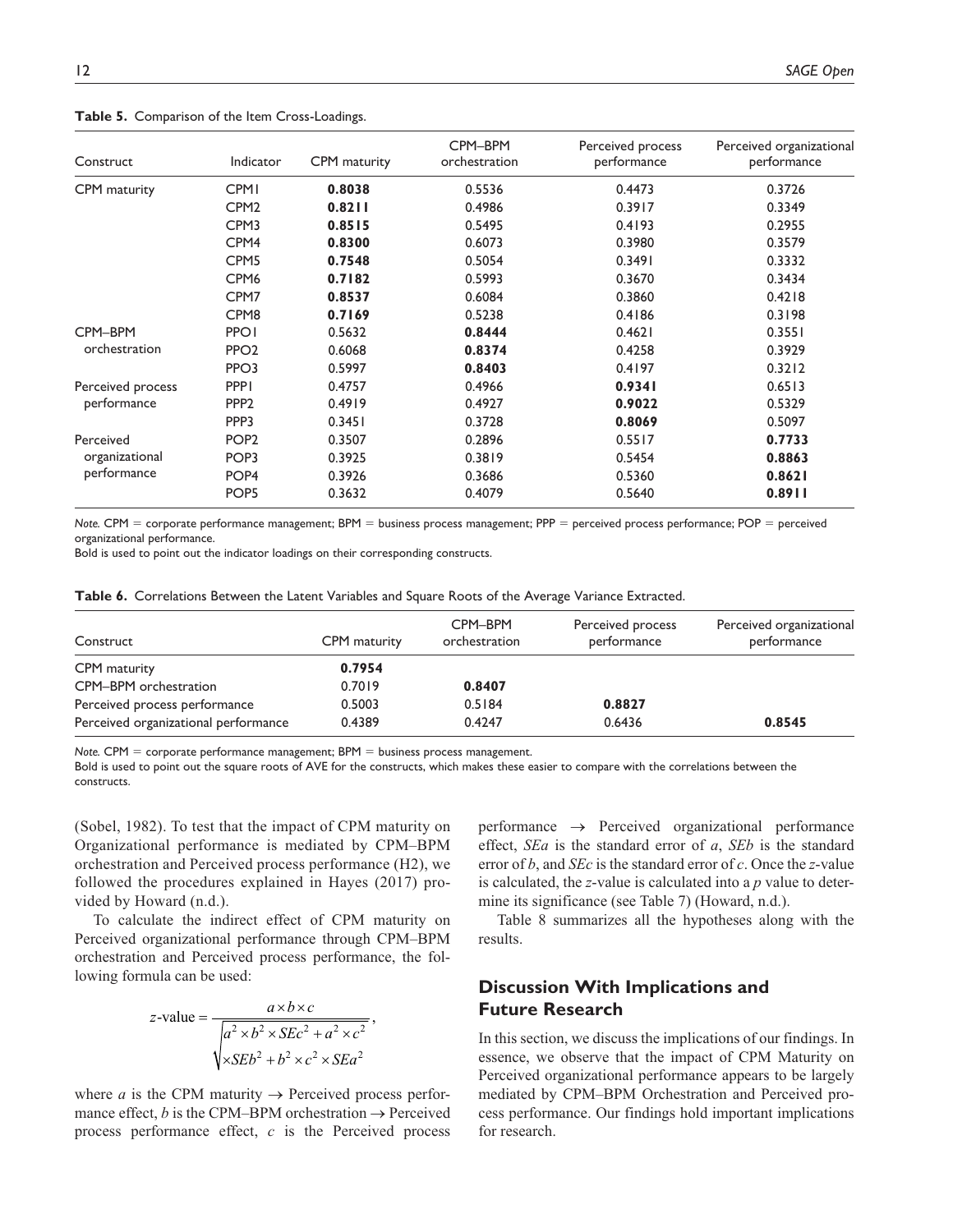**Table 7.** Sobel's Test for Serial Mediation.

| Input                                                                                                                                    |                                                         |         | Path loading $(\beta)$ |           |         | Standard error (SE) |            |
|------------------------------------------------------------------------------------------------------------------------------------------|---------------------------------------------------------|---------|------------------------|-----------|---------|---------------------|------------|
| CPM Maturity $\rightarrow$ CPM-BPM orchestration                                                                                         |                                                         | .7020   |                        |           | .0409   |                     |            |
| $CPM-BPM$ orchestration $\rightarrow$ Perceived process performance                                                                      |                                                         |         | .3300                  |           | .0878   |                     |            |
| Perceived process performance →Perceived organizational performance                                                                      |                                                         |         | .5550                  |           |         | .0579               |            |
| CPM Maturity $\rightarrow$ Perceived process performance                                                                                 |                                                         |         | .2690                  |           |         | .0828               |            |
| $CPM$ –BPM orchestration $\rightarrow$ Perceived organizational performance                                                              |                                                         |         | .0470                  |           |         | .0816               |            |
| Output                                                                                                                                   |                                                         | Z-score | Effect                 | <b>SE</b> | < 0.05? | < .01?              | < 0.001?   |
| Mediation of CPM-BPM orchestration between CPM<br>Maturity and Perceived process performance                                             | Serial mediation of CPM-<br><b>BPM</b> orchestration    | 3.6715  | 0.2317                 | 0.0631    | Yes     | Yes                 | <b>Yes</b> |
| Mediation of Perceived process performance<br>between CPM-BPM orchestration and Perceived<br>organizational performance                  | and Perceived<br>process performance<br>between CPM     | 3.4992  | 0.1832                 | 0.0523    | Yes     | Yes                 | <b>Yes</b> |
| Mediation of CPM-BPM orchestration and Perceived<br>process performance between CPM Maturity and<br>Perceived organizational performance | Maturity and Perceived<br>organizational<br>performance | 3.4286  | 0.1286                 | 0.0375    | Yes     | Yes                 | Yes.       |
| Mediation of Perceived process performance between CPM Maturity and<br>Perceived organizational performance                              |                                                         |         | 0.1493                 | 0.0485    | Yes     | Yes                 | No         |
| Mediation of CPM-BPM orchestration between CPM Maturity and Perceived<br>organizational performance                                      |                                                         |         | 0.0330                 | 0.0573    | No      | No                  | No         |

*Note. SE* = standard error; CPM = corporate performance management; BPM = business process management.

|  |  | Table 8. List of All Hypotheses and the Results. |  |  |
|--|--|--------------------------------------------------|--|--|
|--|--|--------------------------------------------------|--|--|

| <b>Hypothesis</b>                                                                                                             | Results                                          |
|-------------------------------------------------------------------------------------------------------------------------------|--------------------------------------------------|
| HI: CPM maturity positively influences organizational performance.                                                            | Rejected ( $\hat{\beta}$ = .128; $p > .05$ )     |
| H2a: CPM maturity positively influences CPM-BPM orchestration.                                                                | Supported ( $\hat{\beta}$ = .724; $p < .001$ )   |
| H2b: CPM-BPM orchestration positively influences Process performance.                                                         | Supported ( $\hat{\beta}$ = .330; $p < .001$ )   |
| H2c: Process performance positively influences Organizational performance.                                                    | Supported ( $\hat{\beta}$ = 0.555; $p < .001$ )  |
| H2: The impact of CPM maturity on Organizational performance is mediated<br>by CPM-BPM orchestration and Process performance. | Supported (Sobel's test for<br>serial mediation) |

*Note.* CPM = corporate performance management; BPM = business process management.

First, we developed the construct of CPM–BPM orchestration, which we utilized in our survey. This construct builds on prior research that stresses the importance of different elements of the two initiatives' orchestration for the impact on organizational performance (Hammer et al., 2007; Krause, 2003; Melchert et al., 2004; Pavlov & Bourne, 2011). It reflects aspects of a process-oriented strategy, of the need to measure process performance based on process-oriented goals and strategic KPIs identified in cooperation with explicitly appointed process owners and other process stakeholders, and people who are rewarded based on process-oriented goals.

Second, our results provide empirical evidence of how CPM maturity can translate into organizational performance. Our survey results show the direct impact of CPM maturity on Organizational performance is not statistically significant, and therefore H1 is not confirmed. This finding is in line with expectations of other research that point to the complex relationships between organizational performance and its influencing factors. Kamasak (2015) investigates the complex interaction of different resource sets and capabilities that influence organizational performance. Al-Dhaafri et al. (2013) note that various management programs have been found to exert a significant effect on organizational performance, "but the results regarding the effect of these practices and strategies have been inconclusive in the management literature." Richard et al. (2009) discuss a multidimensional conceptualization of organizational performance and conclude that it relates to three pillars: (a) internal and external stakeholders; (b) the heterogeneity of organizational resources, environments, and strategic choices; and (c) the variation of performance over time. Due to the complexity of their relationship, it remains difficult to assess the direct impact of higher CPM maturity on organizational performance.

With our survey, we find evidence of the mediating role of CPM–BPM orchestration in this context. The support for our H2a is aligned with prior studies that point to BPM being the link to organizational strategy (Hung, 2006), where the orchestration of CPM and BPM initiatives can help in achieving the alignment of the operational and strategic levels (Bellisario & Pavlov, 2018), which is acknowledged as one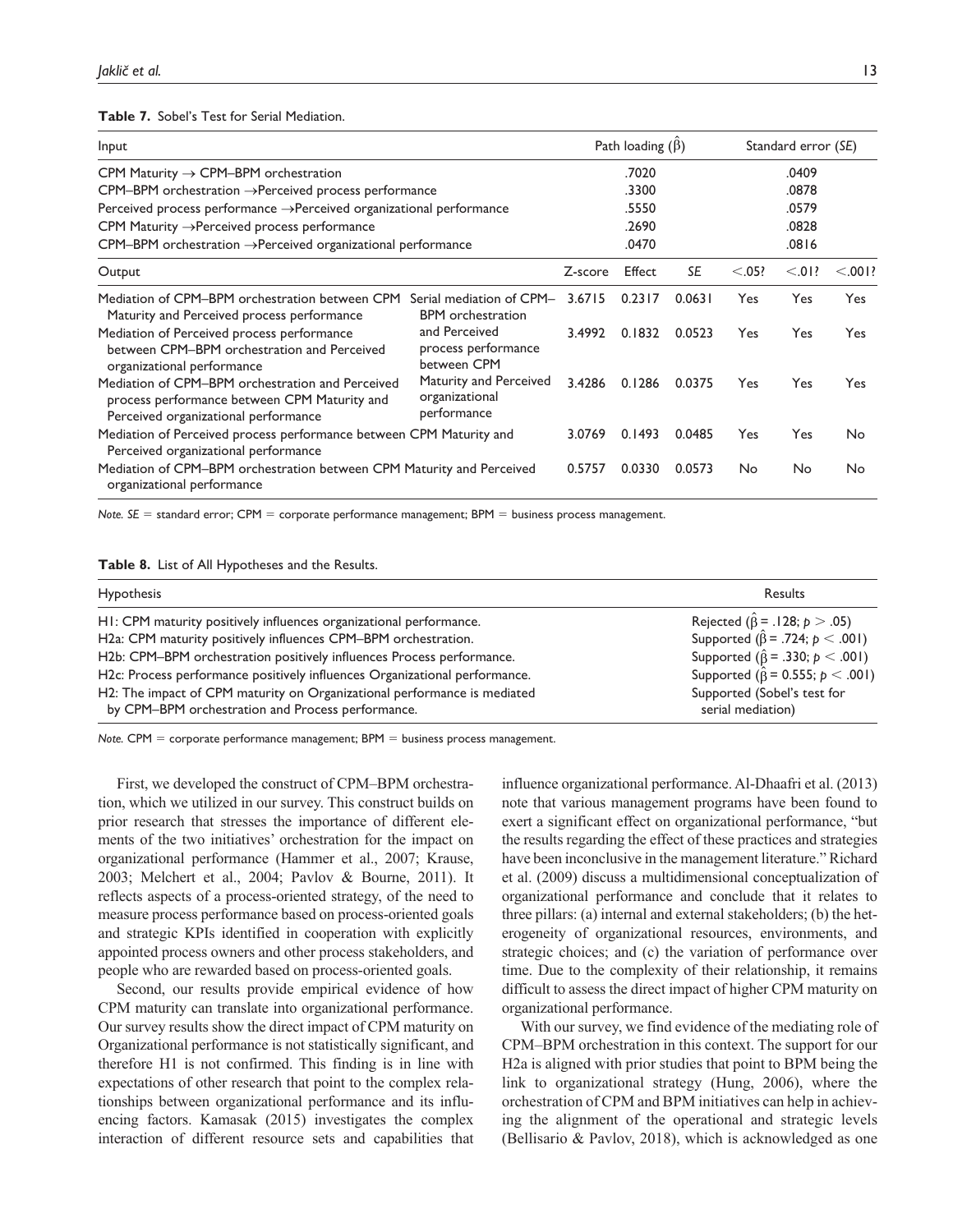of the key success factors in CPM initiatives (Bourne et al., 2017; Croom et al., 2016; Ferreira & Otley, 2009; Micheli & Mura, 2017). The support for H2b and H2c with CPM–BPM orchestration positively influencing Process performance and Process performance positively influencing Organizational performance completes the full mediation chain (Hayes, 2017). Our results thus confirm what was suggested by Abubakar et al. (2019), namely that the exchange and creation of knowledge, which in this case increases with the orchestration of both initiatives, influences the organizational outcome. Simons (1994) claims that the corporate management practices of planning and measurement directly influence process performance because they represent different forms of control mechanisms. Planning can be considered a "feedforward" mechanism in that it helps to ensure that employees conduct activities that accomplish business objectives. Measurement is a feedback mechanism to permit ongoing course correction. Both control mechanisms work in tandem to enable organizational success. However, the impact is higher when CPM practices are enhanced with their execution through BPM practices, where KPIs are defined with process stakeholders and clear responsibilities for process performance. These findings but also add to the body of knowledge of the field because these issues were previously investigated and/or were evidenced only partly, or only specific aspects of the CPM–BPM relationship and its influence on organizational performance were taken into account. Furthermore, it additionally explains how CPM improves organizational performance, which has been identified as a relevant research question in previous works (Pavlov et al., 2017). It also responded to the call to answer the question of *how to improve the alignment* of the strategic and operational levels (McAdam et al., 2017), particularly in cross-functional processes (Bourne et al., 2017) that BPM is focused on, in a situation where organizations often organize CPM and BPM separately due to issues of complexity despite their natural relationship and interdependences (Pavlov & Bourne, 2011). Our findings thus responded to multiple research questions in prior researches. It also adds to the resource orchestration theory (Chadwick et al., 2015; Sirmon et al., 2011) in the particular context of CPM and BPM implementation, where it shows the path to the coordination of both initiatives and its importance for a superior organizational performance.

Our findings also hold implications for practice. The results highlight the benefits of an integrated and wellaligned approach to CPM and BPM on process performance and organizational performance. Moreover, the results of our research encourage managers to coordinate the efforts of various groups and initiatives in bridging the gap between strategy formulation and its implementation (Kaplan & Norton, 1996; Krause, 2003), particularly between strategic priorities and operational capabilities (Croom et al., 2016). According to Gębczyńska (2016), translating strategy to the operating level is a challenge for many companies. To

overcome this problem, the process measurement system must be designed in cooperation with process stakeholders and then used for process control, improvement, and optimization by process owners. Therefore, the organizations should develop the strong conjunction of CPM and BPM by establishing clear responsibilities for processes, a manageable number of process performance metrics and welldefined measurement practices (Cleven et al., 2011). However, it is only possible to orchestrate the two initiatives when the level of BPM maturity is high enough at least to the point where the processes are planned to be measured. The results of this study show that it is crucial to approach BPM initiatives strategically from the very beginning. Organizations should therefore develop the strong conjunction of CPM and BPM by establishing clear responsibilities for processes, a manageable number of process performance metrics, and well-defined measurement practices (Cleven et al., 2011). Thus, the results could expand managers' awareness about the potential benefits and encourage them to start practicing a multidimensional CPM-BPM approach.

## **Conclusion**

In this article, we investigated the importance of CPM and BPM for maintaining the organization's performance. Our research was motivated by the partly inconclusive results from prior research. We addressed this research problem by developing an instrument for measuring CPM–BPM orchestration and an overarching survey that looks for its connections with organizational performance. Our results show the effect of CPM on organizational performance is mediated by the orchestration of CPM and BPM and, in turn, by process performance. These findings have strong implications for research and practice.

Although this study provides valid and generalizable results concerning the role of BPM–CPM orchestration, it also has some limitations that should encourage future research in this area. First, only one respondent per organization evaluated the statements of the structured questionnaire across the entire scope of CPM, BPM, orchestration, process, and organizational performance. Subsequent research could include several respondents from each organization to reduce the risk of a lack of knowledge about one field. Next, this research was carried out using a mixed-method approach because case studies and surveys are considered complementary methods that can assure more reliable results when applied together (Mingers, 2001). Several in-depth interviewees were conducted to supplement the findings connected to CPM–BPM orchestration from the literature, while data were collected via a survey. Although the results of our quantitative empirical research were tested, validated, and discussed, the usefulness of our conclusions could be further explored in case studies. The benefits of using case survey methodology lie in its ability to provide richer and subtler explanations than statistics, especially where there is interdependence between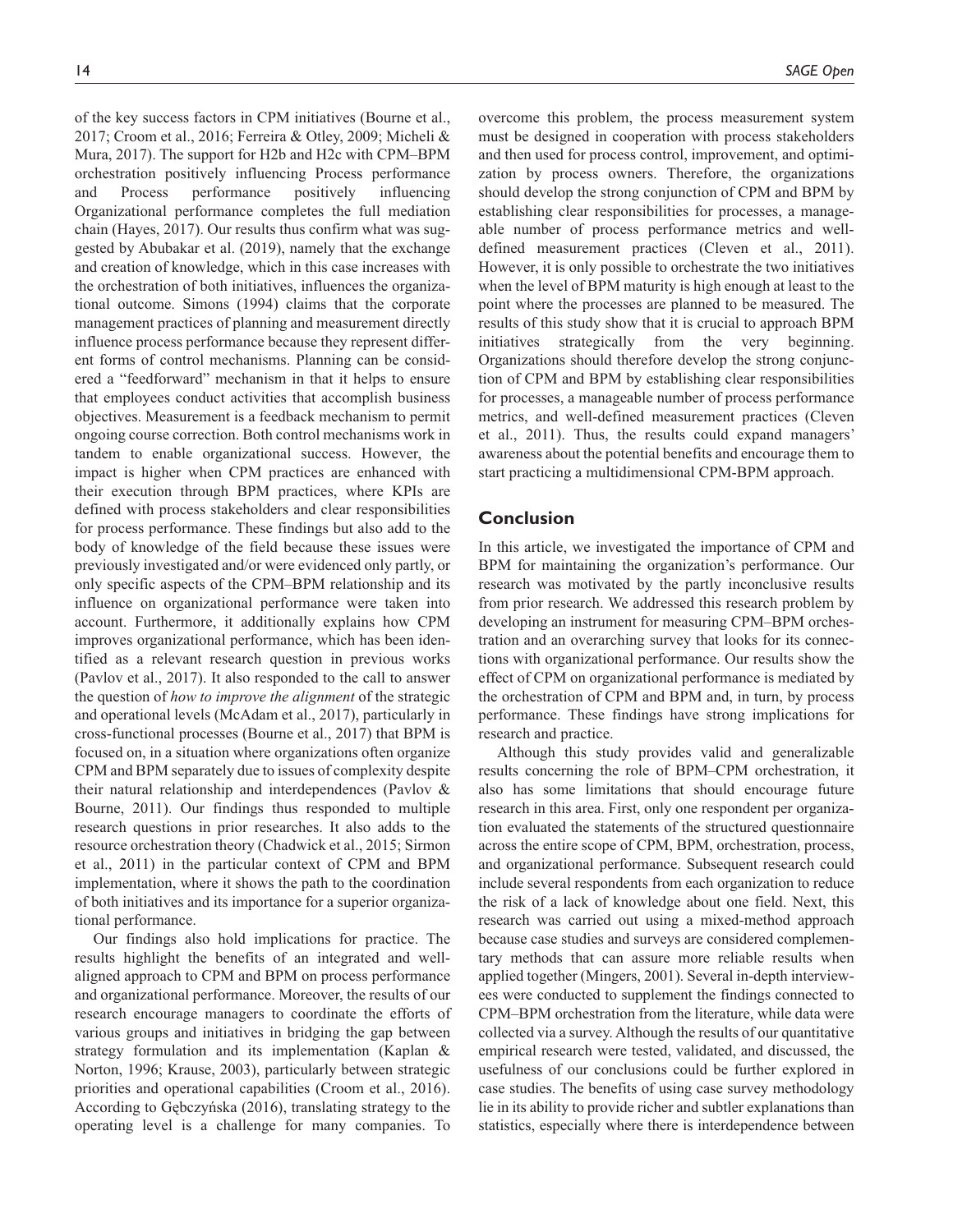the variables and a complexity of variables (Eisenhardt, 1989; Hunter & Schmidt, 2004; Opdenakker, 2006).

This study focused on the empirical analysis and presentation of preliminary results concerned with the role of CPM–BPM orchestration on process performance. Future research could also further elaborate on the theoretical and practical implications of the presented findings and look deeper into possible interaction effects. Future research might also investigate CPM–BI orchestration as well as BI– BPM orchestration by looking at the coordinated impact of all three initiatives on process and further on organizational performance (Melchert et al., 2004). Besides, the concept and the features of the PPM system could be investigated more deeply because it should further improve the alignment of the strategic initiatives with the corporate strategy and

improve the overall process performance (Cleven et al., 2011; Milanović Glavan & Bosilj-Vukšić, 2017; Robson, 2004). A possible direction for further work would be also to investigate the extent to which the application of the ROT contributes to better business processes performance and organizational resilience in the context of the post-COVID-19 world (Craighead et al., 2020). Organizations in pandemic conditions, but also after it, make decisions that affect changes in business processes and require rapid and efficient adjustments, with the aim of improving process and business performance (Van Looy, 2021). Such agility requires coordinated decision-making (Batra, 2020) and consequent orchestration of resources; therefore, the findings of this research can also serve as a basis for further research in the context of post-COVID-19 conditions.

## **Appendix**

Questionnaire Items.

| <b>CPM</b>       | Corporate performance management                                                                                                                                               |
|------------------|--------------------------------------------------------------------------------------------------------------------------------------------------------------------------------|
| <b>CPMI</b>      | In our company, CPM is established as a strategic management function which provides feedback for strategy and refines<br>strategy.                                            |
| CPM <sub>2</sub> | There exists a formal unit dedicated to CPM, which coordinates operations across the organization.                                                                             |
| CPM <sub>3</sub> | There exists a Balanced Scorecard that is regularly filled with up-to-date data and used in management decision-making.                                                        |
| CPM4             | The Performance measurement system has an appropriate balance and guards against sub-optimization.                                                                             |
| CPM <sub>5</sub> | Key metrics are reviewed on a periodical basis. Organizational changes are accompanied by the key metrics changes.                                                             |
| CPM <sub>6</sub> | Performance-based appraisal and reward programs have been implemented.                                                                                                         |
| CPM7             | People in the organization are aware of CPM. Their decisions and actions are directed to achieving strategic objectives.                                                       |
| CPM8             | Management information systems are in place to support the implementation and monitoring of strategy.                                                                          |
| <b>PPO</b>       | <b>BPM/CPM Orchestration</b>                                                                                                                                                   |
| <b>PPOI</b>      | Our strategy is process-oriented. BPM acts as the means to integrate the development of a process-oriented strategy and its<br>deployment into an actual process architecture. |
| PPO <sub>2</sub> | People are rewarded based on process-oriented goals that are measured with KPIs.                                                                                               |
| PPO3             | Identification of KPIs is done in cooperation with the process stakeholders, in particular the process owner and domain<br>experts.                                            |
| <b>PPP</b>       | <b>Perceived Process Performance</b>                                                                                                                                           |
| <b>PPPI</b>      | The efficiency of our processes is high above the average of the industry.                                                                                                     |
| PPP <sub>2</sub> | The quality of our processes is high above the average of the industry.                                                                                                        |
| PPP3             | The flexibility of our processes is high above the average of the industry.                                                                                                    |
| <b>POP</b>       | Perceived organizational performance                                                                                                                                           |
| <b>POPI</b>      | Our customers perceive our products and services as the best in our industry. <sup>a</sup>                                                                                     |
| POP <sub>2</sub> | Our customers retention rate is high above the average of the industry.                                                                                                        |
| POP <sub>3</sub> | Our sales growth rate is high above the average of the industry.                                                                                                               |
| POP <sub>4</sub> | Profitability of our company is high above the average of the industry.                                                                                                        |

*Note.* BPM = business process management; KPIs = key performance indicators. <sup>a</sup>ltem dropped after the measurement model validity and reliability tests.

POP5 Our overall competitive position is high above the average of the industry.

#### **Declaration of Conflicting Interests**

The author(s) declared no potential conflicts of interest with respect to the research, authorship, and/or publication of this article.

#### **Funding**

The author(s) disclosed receipt of the following financial support for the research, authorship, and/or publication of this article: The research presented in this article was financially supported in part

by the Croatian Science Foundation under the project No. IP-2014- 09-3729—Process and Business Intelligence for Business Performance and in part by the Slovenian Research Agency under the research program No. P2-0037—Future internet technologies: concepts, architectures, services, and socioeconomic issues.

## **ORCID iD**

Jurij Jaklič D <https://orcid.org/0000-0003-4183-3271>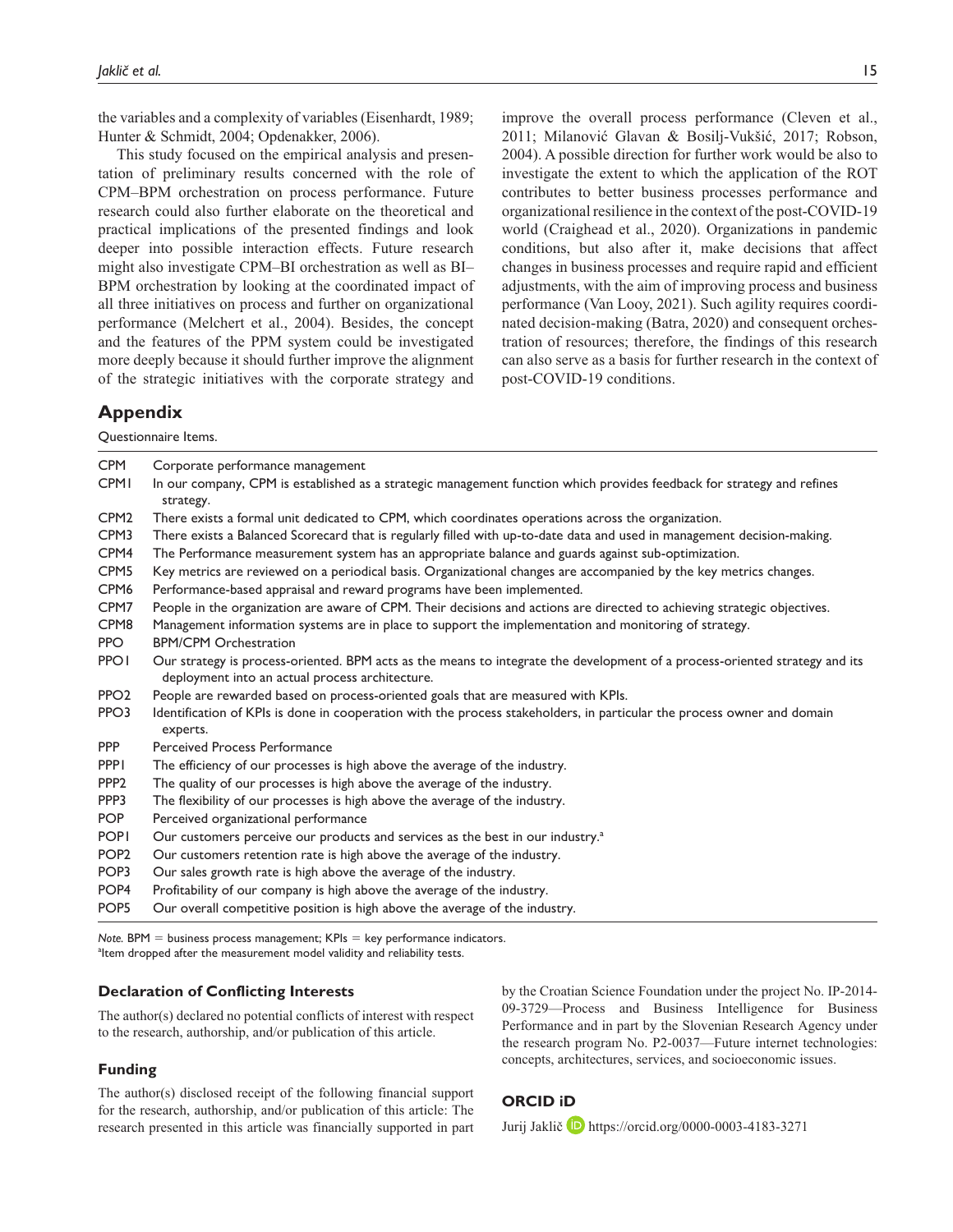#### **References**

- Abubakar, A. M., Elrehail, H., Alatailat, M. A., & Elçi, A. (2019). Knowledge management, decision-making style and organizational performance. *Journal of Innovation and Knowledge*, *4*(2), 104–114.<https://doi.org/10.1016/j.jik.2017.07.003>
- Afy-Shararah, M., & Rich, N. (2018). Operations flow effectiveness: A systems approach to measuring flow performance. *International Journal of Operations & Production Management*, *36*(2), 2096–2123. [https://doi.org/10.1108/](https://doi.org/10.1108/IJOPM-09-2016-0575) [IJOPM-09-2016-0575](https://doi.org/10.1108/IJOPM-09-2016-0575)
- Aguinis, H., Joo, H., & Gottfredson, R. K. (2011). Why we hate performance management—And why we should love it. *Business Horizons*, *54*(6), 503–507. [https://doi.org/10.1016/j.](https://doi.org/10.1016/j.bushor.2011.06.001) [bushor.2011.06.001](https://doi.org/10.1016/j.bushor.2011.06.001)
- Aho, M. (2009, September 23–25). *A capability maturity model for corporate performance management: An empirical study in large Finnish manufacturing companies* [Conference session]. EBRF 2009—A Research Forum to Understand Business in Knowledge Society in Jyväskylä, Jyväskylä, Finland. [https://](https://citeseerx.ist.psu.edu/viewdoc/download?doi=10.1.1.538.7238&rep=rep1&type=pdf) [citeseerx.ist.psu.edu/viewdoc/download?doi=10.1.1.538.7238](https://citeseerx.ist.psu.edu/viewdoc/download?doi=10.1.1.538.7238&rep=rep1&type=pdf) [&rep=rep1&type=pdf](https://citeseerx.ist.psu.edu/viewdoc/download?doi=10.1.1.538.7238&rep=rep1&type=pdf)
- Aho, M. (2012, July 11–13). *What is your PMI? A model for assessing the maturity of performance management in organizations* [Conference session]. PMA'2012 Performance Management: From Strategy to Deliver. University of Cambridge, Cambridge, UK.
- Al-Dhaafri, H. S., Bin Yusoff, R. Z., & Al-Swidi, A. K. (2013). The effect of total quality management, enterprise resource planning and the entrepreneurial orientation on the organizational performance: The mediating role of the organizational excellence—A proposed research framework. *International Journal of Business Administration*, *4*(1), Article 66. [https://](https://doi.org/10.5430/ijba.v4n1p66) [doi.org/10.5430/ijba.v4n1p66](https://doi.org/10.5430/ijba.v4n1p66)
- Anand, G., & Gray, J. V. (2017). Strategy and organization research in operations management. *Journal of Operations Management*, *53*, 561–568. <https://doi.org/10.1016/J.JOM.2017.09.001>
- Antony, J. P., & Bhattacharyya, S. (2010). Measuring organizational performance and organizational excellence of SMEs—Part 1: A conceptual framework. *Measuring Business Excellence*, *14*(2), 3–11.<https://doi.org/10.1108/13683041011047812>
- Baert, C., Meuleman, M., Debruyne, M., & Wright, M. (2016). Portfolio entrepreneurship and resource orchestration. *Strategic Entrepreneurship Journal*, *10*(4), 346–370. [https://](https://doi.org/https://doi.org/10.1002/sej.1227) [doi.org/https://doi.org/10.1002/sej.1227](https://doi.org/https://doi.org/10.1002/sej.1227)
- Batra, D. (2020). The impact of the COVID-19 on organizational and information systems agility. *Information Systems Management*, *37*(4), 361–365. [https://doi.org/10.1080/105805](https://doi.org/10.1080/10580530.2020.1821843) [30.2020.1821843](https://doi.org/10.1080/10580530.2020.1821843)
- Bellisario, A., & Pavlov, A. (2018). Performance management practices in lean manufacturing organizations: A systematic review of research evidence. *Production Planning & Control*, *7287*(5), 1–19.<https://doi.org/10.1080/09537287.2018.1432909>
- Bhattacharya, A., & David, D. A. (2018). An empirical assessment of the operational performance through internal benchmarking: A case of a global logistics firm. *Production Planning & Control*, *29*(7), 614–631. [https://doi.org/10.1080/09537287.20](https://doi.org/10.1080/09537287.2018.1457809) [18.1457809](https://doi.org/10.1080/09537287.2018.1457809)
- Biron, M., Farndale, E., & Paauwe, J. (2011). Performance management effectiveness: Lessons from world-leading firms.

*International Journal of Human Resource Management*, *22*(6), 1294–1311.

- Bititci, U. S., Ackermann, F., Ates, A., Davies, J. D., Gibb, S., MacBryde, J., Mackay, D., Maguire, C., van der Meer, R., & Shafti, F. (2011). Managerial processes: An operations management perspective towards dynamic capabilities. *Production Planning & Control*, *22*(2), 157–173. [https://doi.](https://doi.org/10.1080/09537281003738860) [org/10.1080/09537281003738860](https://doi.org/10.1080/09537281003738860)
- Bititci, U. S., Garengo, P., Ates, A., & Nudurupati, S. S. (2015). Value of maturity models in performance measurement. *International Journal of Production Research*, *53*(10), 3062– 3085. <https://doi.org/10.1080/00207543.2014.970709>
- Blasini, J., & Leist, S. (2013). Success factors in process performance management. *Business Process Management Journal*, *19*(3), 477–495.
- Bourne, M., Franco, M., & Wilkes, J. (2003). Corporate performance management. *Measuring Business Excellence*, *7*(3), 15–21. <https://doi.org/https://doi.org/10.1108/13683040310496462>
- Bourne, M., Franco-Santos, M., Micheli, P., & Pavlov, A. (2017). Performance measurement and management: A system of systems perspective. *International Journal of Production Research*, *7543*, 1–12. [https://doi.org/10.1080/00207543.201](https://doi.org/10.1080/00207543.2017.1404159) [7.1404159](https://doi.org/10.1080/00207543.2017.1404159)
- Bourne, M., Melnyk, S. A., Bititci, U., Platts, K., & Andersen, B. (2014). Emerging issues in performance measurement. *Management Accounting Research*, *25*(2), 117–118. [https://](https://doi.org/10.1016/j.mar.2013.07.002) [doi.org/10.1016/j.mar.2013.07.002](https://doi.org/10.1016/j.mar.2013.07.002)
- Bourne, M., Pavlov, A., Franco-Santos, M., Lucianetti, L., & Mura, M. (2013). Generating organisational performance. *International Journal of Operations & Production Management*, *33*(11/12), 1599–1622. [https://doi.org/10.1108/](https://doi.org/10.1108/IJOPM-07-2010-0200) [IJOPM-07-2010-0200](https://doi.org/10.1108/IJOPM-07-2010-0200)
- Braam, G. J. M., & Nijssen, E. J. (2004). Performance effects of using the balanced scorecard: A note on the Dutch experience. *Long Range Planning*, *37*(4), 335–349. [https://doi.](https://doi.org/10.1016/j.lrp.2004.04.007) [org/10.1016/j.lrp.2004.04.007](https://doi.org/10.1016/j.lrp.2004.04.007)
- Brocke, J., Vom Zelt, S., & Schmiedel, T. (2016). On the role of context in business process management. *International Journal of Information Management*, *36*(3), 486–495. [https://](https://doi.org/10.1016/j.ijinfomgt.2015.10.002) [doi.org/10.1016/j.ijinfomgt.2015.10.002](https://doi.org/10.1016/j.ijinfomgt.2015.10.002)
- Buh, B., & Indihar Štemberger, M. (2016). Approach towards BPM adoption under hierarchy-market culture: A case study. *Economic and Business Review*, *18*(2), 151–182.
- Buh, B., Kovačič, A., & Indihar Štemberger, M. (2015). Critical success factors for different stages of business process management adoption: A case study. *Economic Research*, *28*(1), 243–258.
- Chadwick, C., Super, J. F., & Kwon, K. (2015). Resource orchestration in practice: CEO emphasis on SHRM, commitment-based HR systems, and firm performance. *Strategic Management Journal*, *36*(3), 360–376. [https://doi.](https://doi.org/10.1002/smj.2217) [org/10.1002/smj.2217](https://doi.org/10.1002/smj.2217)
- Chin, W. (1998). Issues and opinion on structural equation modeling. *Management Information Systems Quarterly*, *22*(1), vii– xvi.
- Cleven, A., Winter, R., & Wortmann, F. (2011). Process performance management as a basic concept for sustainable business process management: Empirical investigation and research agenda. In M. zur Muehlen & J. Su (Eds.) *Business process management workshops: BPM 2010—Lecture notes*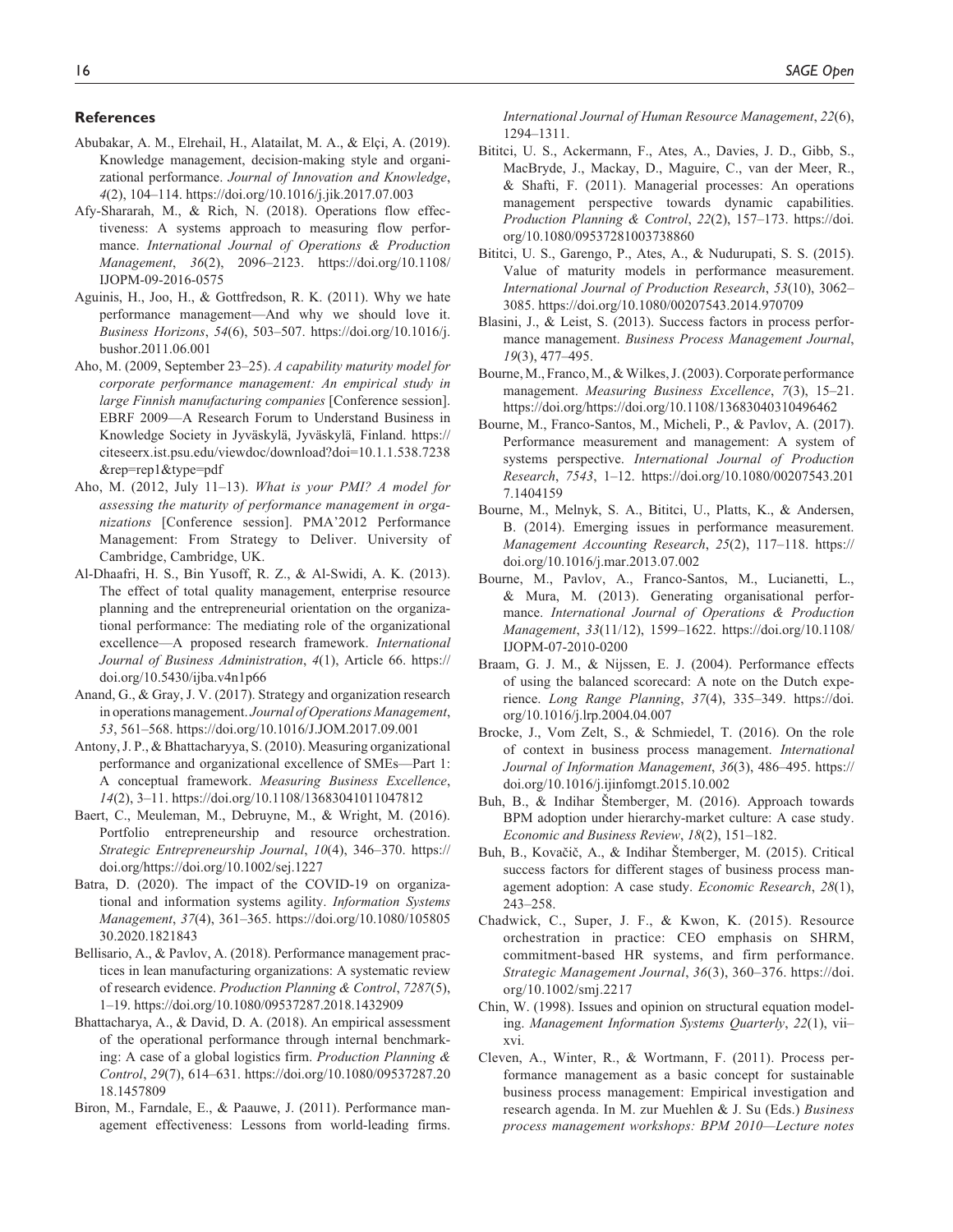*in business information processing* (pp. 479–488). Springer. [https://doi.org/10.1007/978-3-642-20511-8\\_44](https://doi.org/10.1007/978-3-642-20511-8_44)

- Cooper, D. R., & Schindler, P. S. (2003). *Business research methods* (8th ed.). McGraw-Hill; Irwin.
- Craighead, C. W., Ketchen, D. J., & Darby, J. L. (2020). Pandemics and supply chain management research: Toward a theoretical toolbox. *Decision Sciences*, *51*(4), 838–866. [https://doi.](https://doi.org/10.1111/deci.12468) [org/10.1111/deci.12468](https://doi.org/10.1111/deci.12468)
- Croom, S., Svetina, M., & Betts, A. (2016). Does customer or competitor performance drive operations prioritisation? *Production Planning & Control*, *28*(1), 2–16. [https://doi.org/10.1080/095](https://doi.org/10.1080/09537287.2016.1225998) [37287.2016.1225998](https://doi.org/10.1080/09537287.2016.1225998)
- De Toni, A., & Tonchia, S. (2001). Performance measurement systems: Models, characteristics and measures. *International Journal of Operations & Production Management*, *21*(12), 46–71. <https://doi.org/10.1108/01443570110358459>
- Dijkman, R., Lammers, S. V., & de Jong, A. (2016). Properties that influence business process management maturity and its effect on organizational performance. *Information Systems Frontiers*, *18*(4), 717–734. <https://doi.org/10.1007/s10796-015-9554-5>
- Dumas, M., La Rosa, M., Mendling, J., & Reijers, H. A. (2013). *Fundamentals of business process Management*. Springer. <https://doi.org/10.1007/978-3-642-33143-5>
- Eckerson, W. W. (2012). *Performance dashboards: Performance dashboards—Business book summaries* (2nd ed.). John Wiley & Sons.<https://doi.org/10.1002/9781119199984.ch1>
- Eichhorn, B. R. (2014). *Common method variance techniques*. Department of Operations & Supply Chain Management, Cleveland State University; SAS Institute.
- Eisenhardt, K. M. (1989). Building theories from case study research. *The Academy of Management Review*, *14*(4), 532– 550. <https://doi.org/10.2307/258557>
- Ensslin, L., Ensslin, S. R., Dutra, A., Nunes, N. A., & Reis, C. (2017). BPM governance: A literature analysis of performance evaluation. *Business Process Management Journal*, *23*(1), 71– 86.<https://doi.org/10.1108/BPMJ-11-2015-0159>
- Ferreira, A., & Otley, D. (2009). The design and use of performance management systems: An extended framework for analysis. *Management Accounting Research*, *20*(4), 263–282. [https://](https://doi.org/10.1016/J.MAR.2009.07.003) [doi.org/10.1016/J.MAR.2009.07.003](https://doi.org/10.1016/J.MAR.2009.07.003)
- Flynn, B. B., Huo, B., & Zhao, X. (2010). The impact of supply chain integration on performance: A contingency and configuration approach. *Journal of Operations Management*, *28*(1), 58–71.<https://doi.org/10.1016/J.JOM.2009.06.001>
- Fornell, C., & Larcker, D. F. (1981). Evaluating structural equation models with unobservable variables and measurement error. *Journal of Marketing Research*, *18*(1), 39–50. [https://](https://doi.org/10.2307/3151312) [doi.org/10.2307/3151312](https://doi.org/10.2307/3151312)
- Franco-Santos, M., Kennerley, M., Micheli, P., Martinez, V., Mason, S., Marr, B., Gray, D., & Neely, A. (2007). Towards a definition of a business performance measurement system. *International Journal of Operations & Production Management*, *27*(8), 784–801.
- Franco-Santos, M., Lucianetti, L., & Bourne, M. (2012). Contemporary performance measurement systems: A review of their consequences and a framework for research. *Management Accounting Research*, *23*(2), 79–119. [https://doi.org/10.1016/J.](https://doi.org/10.1016/J.MAR.2012.04.001) [MAR.2012.04.001](https://doi.org/10.1016/J.MAR.2012.04.001)
- Froger, M., Bénaben, F., Truptil, S., & Boissel-Dallier, N. (2019). A non-linear business process management maturity

framework to apprehend future challenges. *International Journal of Information Management*, *49*, 290–300. [https://doi.](https://doi.org/10.1016/j.ijinfomgt.2019.05.013) [org/10.1016/j.ijinfomgt.2019.05.013](https://doi.org/10.1016/j.ijinfomgt.2019.05.013)

- Frolick, M. N., & Ariyachandra, T. R. (2006). Business performance management: One truth. *Information Systems Management*, *23*(1), 41–48. [https://doi.org/10.1201/1078.10580530/45769.2](https://doi.org/10.1201/1078.10580530/45769.23.1.20061201/91771.5) [3.1.20061201/91771.5](https://doi.org/10.1201/1078.10580530/45769.23.1.20061201/91771.5)
- Gębczyńska, A. (2016). Strategy implementation efficiency on the process level. *Business Process Management Journal*, *22*(6), 1079–1098. <https://doi.org/10.1108/BPMJ-01-2016-0004>
- Gefen, D., & Straub, D. (2005). A practical guide to factorial validity using PLS-graph: Tutorial and annotated example. *Communications of the Association for Information Systems*, *16*, 91–109.
- Hammer, M. (2007). The process audit. *Harvard Business Review*, *85*, 122–123.
- Hammer, M., Haney, C. J., Wester, A., Ciccone, R., & Gaffney, P. (2007). The 7 deadly sins of performance measurement and how to avoid them. *MIT Sloan Management Review*, *48*(3), 19–28.
- Hayes, A. F. (2017). *Introduction to mediation, moderation, and conditional process analysis: A regression-based approach*. Guilford Press.<https://doi.org/10.5539/ass.v11n9p207>
- He, T., Ho, W., Zhang, Y., & Dey, P. K. (2016). Organising the business processes of a product servitised supply chain: A value perspective. *Production Planning & Control*, *27*(5), 378–393.<https://doi.org/10.1080/09537287.2015.1128571>
- Heckl, D., & Moormann, J. (2010). Process performance management. In *Handbook on business process management* (pp. 115–135). Springer. [https://doi.org/10.1007/978-3-642-](https://doi.org/10.1007/978-3-642-01982-1_6) [01982-1\\_6](https://doi.org/10.1007/978-3-642-01982-1_6)
- Henseler, J., Ringle, C. M., & Sinkovics, R. (2009). The use of partial least squares path modeling in international marketing. *Advances in International Marketing*, *20*, 277–319. [https://doi.](https://doi.org/10.1108/S1474-7979(2009)0000020014) [org/10.1108/S1474-7979\(2009\)0000020014](https://doi.org/10.1108/S1474-7979(2009)0000020014)
- Hourneaux, F., Jr., Carneiro-da-Cunha, J. A., & Corrêa, H. L. (2017). Performance measurement and management systems. *Managerial Auditing Journal*, *32*(2), 148–166. [https://doi.](https://doi.org/10.1108/MAJ-11-2015-1277) [org/10.1108/MAJ-11-2015-1277](https://doi.org/10.1108/MAJ-11-2015-1277)
- Howard, M. C. (n.d.) *Sobel test formula for serial mediation, sequential mediation—Dr Matt C. Howard 2018*. [https://](https://mattchoward.com/sobel-test-formula-for-serial-mediation-sequential-mediation/) [mattchoward.com/sobel-test-formula-for-serial-mediation](https://mattchoward.com/sobel-test-formula-for-serial-mediation-sequential-mediation/)[sequential-mediation/](https://mattchoward.com/sobel-test-formula-for-serial-mediation-sequential-mediation/)
- Hulland, J. (1999). Use of partial least squares (PLS) in strategic management research: A review of four recent studies. *Strategic Management Journal*, *20*(2), 195–204. [https://doi.](https://doi.org/10.2307/3094025) [org/10.2307/3094025](https://doi.org/10.2307/3094025)
- Hung, Y.-Y. (2006). Business process management as competitive advantage: A review and empirical study. *Total Quality Management & Business Excellence*, *17*(1), 21–40. [https://doi.](https://doi.org/10.1080/14783360500249836) [org/10.1080/14783360500249836](https://doi.org/10.1080/14783360500249836)
- Hunt, S. T. (2011). Technology is transforming the nature of performance management. *Industrial and Organizational Psychology*, *4*(2), 188–189. [https://doi.org/10.1111/j.1754-](https://doi.org/10.1111/j.1754-9434.2011.01323.x) [9434.2011.01323.x](https://doi.org/10.1111/j.1754-9434.2011.01323.x)
- Hunter, J. E., & Schmidt, F. L. (2004). *Methods of meta-analysis: Correcting error and bias in research findings* (2nd ed.). SAGE.
- Kamasak, R. (2015). Creation of firm performance through resource orchestration: The case of ÜLKER. *Competitiveness Review*, *25*(2), 179–204.<https://doi.org/10.1108/CR-02-2014-0005>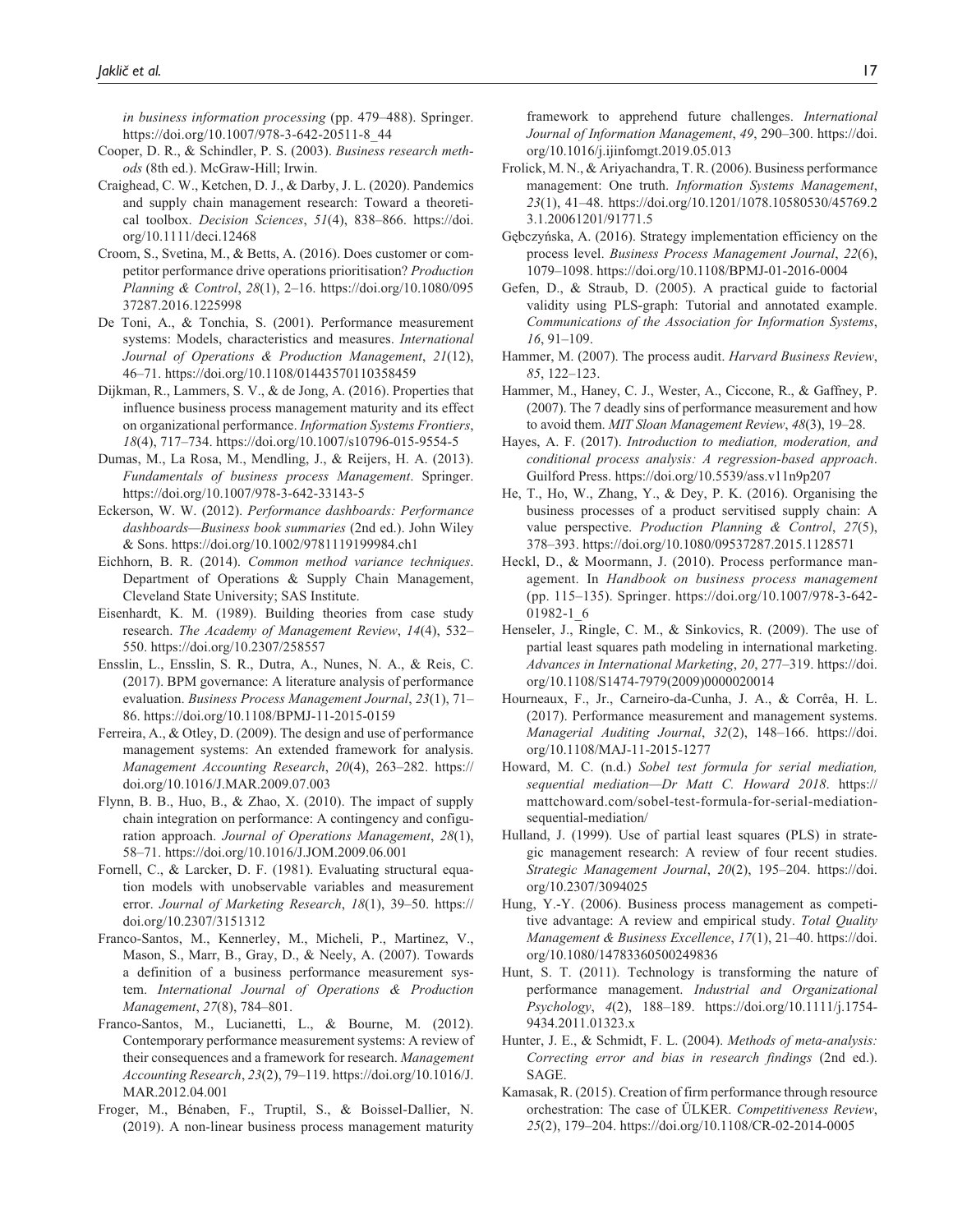- Kang, N., Zhao, C., Li, J., & Horst, J. A. (2016). A Hierarchical structure of key performance indicators for operation management and continuous improvement in production systems. *International Journal of Production Research*, *54*(21), 6333– 6350.<https://doi.org/10.1080/00207543.2015.1136082>
- Kaplan, R. S., & Norton, D. P. (1996). *The balanced scorecard: Translating strategy into action* (1st ed.). Harvard Business Review Press.
- Karim, M. O. (2015). Assessing the influential behavioral factors of performance management system. *Journal of Strategy and Performance Management*, *3*(1), Article 4.
- Khan, K. U., Xuehe, Z., Atlas, F., & Khan, F. (2019). The impact of dominant logic and competitive intensity on SMEs performance: A case from China. *Journal of Innovation and Knowledge*, *4*(1), 1–11. <https://doi.org/10.1016/j.jik.2018.10.001>
- Kohlbacher, M., & Gruenwald, S. (2011). Process ownership, process performance measurement and firm performance. *International Journal of Productivity and Performance Management*, *60*(7), 709–720.<https://doi.org/10.1108/17410401111167799>
- Kohlbacher, M., & Reijers, H. A. (2013). The effects of processoriented organizational design on firm performance. *Business Process Management Journal*, *19*(2), 245–262. [https://doi.](https://doi.org/10.1108/14637151311308303) [org/10.1108/14637151311308303](https://doi.org/10.1108/14637151311308303)
- Koufteros, X., Verghese, A., & Lucianetti, L. (2014). The effect of performance measurement systems on firm performance: A cross-sectional and a longitudinal study. *Journal of Operations Management*, *32*(6), 313–336. [https://doi.org/10.1016/j.](https://doi.org/10.1016/j.jom.2014.06.003) [jom.2014.06.003](https://doi.org/10.1016/j.jom.2014.06.003)
- Krause, O. (2003). Beyond BSC: A process based approach to performance management. *Measuring Business Excellence*, *7*(3), 4–14.<https://doi.org/10.1108/13683040310496453>
- Kueng, P. (2000). Process performance measurement system: A tool to support process-based organizations. *Total Quality Management*, *11*(1), 67–85. [https://doi.](https://doi.org/10.1080/0954412007035) [org/10.1080/0954412007035](https://doi.org/10.1080/0954412007035)
- Kuwaiti, M. E. (2004). Performance measurement process: Definition and ownership. *International Journal of Operations & Production Management*, *24*(1), 55–78. [https://doi.](https://doi.org/10.1108/01443570410510997) [org/10.1108/01443570410510997](https://doi.org/10.1108/01443570410510997)
- Law, C. C. H., & Ngai, E. W. T. (2007). ERP systems adoption: An exploratory study of the organizational factors and impacts of ERP success. *Information & Management*, *44*(4), 418–432. <https://doi.org/10.1016/J.IM.2007.03.004>
- Limburg, D., Knowles, C., McCulloch, M., & Spira, L. (2017). Integrated performance management using information technology: A study of UK charities. *Public Money & Management*, *37*(3), 181–188. [https://doi.org/10.1080/09540962.2017.12816](https://doi.org/10.1080/09540962.2017.1281657) [57](https://doi.org/10.1080/09540962.2017.1281657)
- List, B., & Machaczek, K. (2004). *Towards a corporate performance measurement system*. [https://dl.acm.org/](https://dl.acm.org/doi/10.1145/967900.968172) [doi/10.1145/967900.968172](https://dl.acm.org/doi/10.1145/967900.968172)
- MacKenzie, S. M., Podsakoff, P. P., & Podsakoff, N. (2011). Construct measurement and validation procedures in MIS and behavioral research: Integrating new and existing techniques. *MIS Quarterly*, *35*(2), 293–334. [https://doi.](https://doi.org/10.2307/23044045) [org/10.2307/23044045](https://doi.org/10.2307/23044045)
- Mbep, F. H. L., Jakob, O., & Fourie, L. (2015, March 22–27). *Critical success factors of corporate performance management (CPM) literature study and empirical findings* [Conference

session]. BUSTECH 2015, the Fifth International Conference on Business Intelligence and Technology, Nice, France.

- McAdam, R., Bititci, U., & Galbraith, B. (2017). Technology alignment and business strategy: A performance measurement and dynamic capability perspective. *International Journal of Production Research*, *55*(23), 7168–7186. [https://doi.org/10.1](https://doi.org/10.1080/00207543.2017.1351633) [080/00207543.2017.1351633](https://doi.org/10.1080/00207543.2017.1351633)
- McAdam, R., Hazlett, S.-A., & Galbraith, B. (2014). The role of performance measurement models in multi level alignment. *International Journal of Operations & Production Management*, *34*(9), 1153–1183. [https://doi.org/10.1108/](https://doi.org/10.1108/IJOPM-09-2011-0313) [IJOPM-09-2011-0313](https://doi.org/10.1108/IJOPM-09-2011-0313)
- Melchert, F., Winter, R., & Klesse, M. (2004). Aligning process automation and business intelligence to support corporate performance management. *AMCIS 2004 Proceedings, 2004*, 4052–4063.<https://aisel.aisnet.org/amcis2004/507>
- Melnyk, S. A., Bititci, U., Platts, K., Tobias, J., & Andersen, B. (2014). Is performance measurement and management fit for the future? *Management Accounting Research*, *25*(2), 173– 186. <https://doi.org/10.1016/j.mar.2013.07.007>
- Melnyk, S. A., Stewart, D. M., & Swink, M. (2004). Metrics and performance measurement in operations management: Dealing with the metrics maze. *Journal of Operations Management*, *22*(3), 209–218.<https://doi.org/10.1016/j.jom.2004.01.004>
- Melville, N., Kraemer, K., & Gurbaxani, V. (2004). Review: Information technology and organizational performance—An integrative model of IT business value. *MIS Quarterly*, *28*(2), 283–322. <https://doi.org/10.2307/25148636>
- Micheli, P., & Mura, M. (2017). Executing strategy through comprehensive performance measurement systems. *International Journal of Operations & Production Management*, *37*(4), 423– 443. <https://doi.org/10.1108/IJOPM-08-2015-0472>
- Milanović Glavan, L., & Bosilj-Vukšić, V. (2017). Examining the impact of business process orientation on organizational performance: The case of Croatia. *Croatian Operational Research Review*, *8*(1), 137–165. [https://hrcak.srce.hr/ojs/index.php/](https://hrcak.srce.hr/ojs/index.php/crorr/article/view/4542) [crorr/article/view/4542](https://hrcak.srce.hr/ojs/index.php/crorr/article/view/4542)
- Mingers, J. (2001). Combining IS research methods: Towards a pluralist methodology. *Information Systems Research*, *12*, 240–259.
- Moretti, F., & Biancardi, D. (2020). Inbound open innovation and firm performance. *Journal of Innovation and Knowledge*, *5*(1), 1–19. <https://doi.org/10.1016/j.jik.2018.03.001>
- Moullin, M. (2007). Performance measurement definitions. *International Journal of Health Care Quality Assurance*, *20*(3), 181–183.<https://doi.org/10.1108/09526860710743327>
- Nenadál, J. (2008). Process performance measurement in manufacturing organizations. *International Journal of Productivity and Performance Management*, *57*(6), 460–467. [https://doi.](https://doi.org/10.1108/17410400810893392) [org/10.1108/17410400810893392](https://doi.org/10.1108/17410400810893392)
- Niven, P. R. (2002). *Balanced scorecard step-by-step: Maximizing performance and maintaining results* (3rd ed.). John Wiley & Sons. <https://doi.org/10.1002/9781119205081>
- Nudurupati, S. S., & Bititci, U. S. (2005). Implementation and impact of IT-supported performance measurement systems. *Production Planning & Control*, *16*(2), 152–162. [https://doi.](https://doi.org/10.1080/09537280512331333057) [org/10.1080/09537280512331333057](https://doi.org/10.1080/09537280512331333057)
- Nunnally, J. C., & Bernstein, I. H. (1994). *Psychometric theory* (3rd ed.). McGraw-Hill.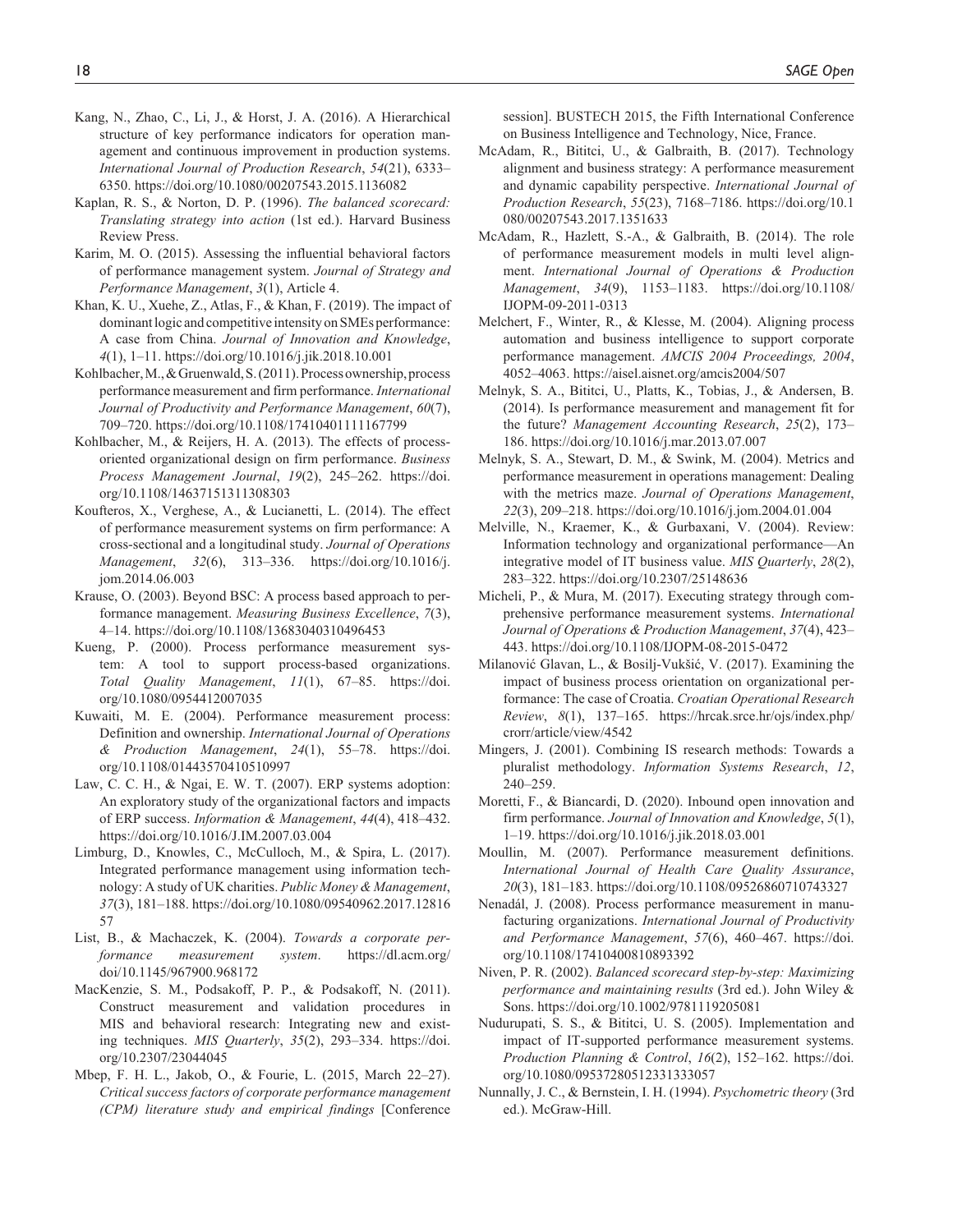- Opdenakker, R. (2006). Advantages and disadvantages of four interview techniques in research. *Forum: Qualitative Social Research*, *7*(4), 125–141.
- Pádua, S. I. D., & Jabbour, C. J. C. (2015). Promotion and evolution of sustainability performance measurement systems from a perspective of business process management. *Business Process Management Journal*, *21*(2), 403–418. [https://doi.org/10.1108/](https://doi.org/10.1108/BPMJ-10-2013-0139) [BPMJ-10-2013-0139](https://doi.org/10.1108/BPMJ-10-2013-0139)
- Pavlov, A., & Bourne, M. (2011). Explaining the effects of performance measurement on performance. *International Journal of Operations & Production Management*, *31*(1), 101–122. <https://doi.org/10.1108/01443571111098762>
- Pavlov, A., Mura, M., Franco-Santos, M., & Bourne, M. (2017). Modelling the impact of performance management practices on firm performance: Interaction with human resource management practices. *Production Planning & Control*, *28*(5), 431–443.<https://doi.org/10.1080/09537287.2017.1302614>
- Peng, J., Quan, J., Zhang, G., & Dubinsky, A. J. (2016). Mediation effect of business process and supply chain management capabilities on the impact of IT on firm performance: Evidence from Chinese firms. *International Journal of Information Management*, *36*(1), 89–96. [https://doi.org/10.1016/j.ijin](https://doi.org/10.1016/j.ijinfomgt.2015.09.006)[fomgt.2015.09.006](https://doi.org/10.1016/j.ijinfomgt.2015.09.006)
- Podsakoff, P. M., & Organ, D. W. (1986). Self-reports in organizational research: Problems and prospects. *Journal of Management*, *12*(4), 531–544. [http://nukweb.nuk.uni-lj.si/](http://nukweb.nuk.uni-lj.si/login?url=http://search.ebscohost.com/login.aspx?direct=true&db=buh&AN=5687895&lang=sl&site=eds-live) [login?url=http://search.ebscohost.com/login.aspx?direct=true](http://nukweb.nuk.uni-lj.si/login?url=http://search.ebscohost.com/login.aspx?direct=true&db=buh&AN=5687895&lang=sl&site=eds-live) [&db=buh&AN=5687895&lang=sl&site=eds-live](http://nukweb.nuk.uni-lj.si/login?url=http://search.ebscohost.com/login.aspx?direct=true&db=buh&AN=5687895&lang=sl&site=eds-live)
- Pulakos, E. D. (2009). *Performance management: A new approach for driving business results*. John Wiley & Sons. [https://doi.](https://doi.org/10.1111/j.1744-6570.2011.01242_4.x) [org/10.1111/j.1744-6570.2011.01242\\_4.x](https://doi.org/10.1111/j.1744-6570.2011.01242_4.x)
- Qrunfleh, S., & Tarafdar, M. (2014). Supply chain information systems strategy: Impacts on supply chain performance and firm performance. *International Journal of Production Economics*, *147*, 340–350.<https://doi.org/10.1016/J.IJPE.2012.09.018>
- Rahimi, F., Møller, C., & Hvam, L. (2016). Business process management and IT management: The missing integration. *International Journal of Information Management*, *36*(1), 142– 154.<https://doi.org/10.1016/j.ijinfomgt.2015.10.004>
- Ravelomanantsoa, M. S., Ducq, Y., & Vallespir, B. (2018). A state of the art and comparison of approaches for performance measurement systems definition and design. *International Journal of Production Research*, *57*(15–16), 5026–5046. [https://doi.org](https://doi.org/10.1080/00207543.2018.1506178) [/10.1080/00207543.2018.1506178](https://doi.org/10.1080/00207543.2018.1506178)
- Revilla-Camacho, M.-Á., Rey-Moreno, M., Gallego, Á., & Casanuev, C. (2019). A resource generator methodology for hotels. *Journal of Innovation and Knowledge*, *4*(2), 78–87. <https://doi.org/https://doi.org/10.1016/j.jik.2017.10.002>
- Richard, P. J., Devinney, T. M., Yip, G. S., & Johnson, G. (2009). Measuring organizational performance: Towards methodological best practice. *Journal of Management*, *35*(3), 718–804. <https://doi.org/10.1177/0149206308330560>
- Ringle, C. M., Wende, S., & Will, S. (2007). *SmartPLS 2.0 (M3)*. University of Hamburg.<http://www.smartpls.de>
- Robson, I. (2004). From process measurement to performance improvement. *Business Process Management Journal*, *10*(5), 510–521.<https://doi.org/10.1108/14637150410559199>
- Röglinger, M., Pöppelbuß, J., & Becker, J. (2012). Maturity models in business process management. *Business Process Management*

*Journal*, *18*(2), 328–346. [https://doi.org/10.1108/146371512](https://doi.org/10.1108/14637151211225225) [11225225](https://doi.org/10.1108/14637151211225225)

- Sharma, R., Mithas, S., & Kankanhalli, A. (2014). Transforming decision-making processes: A research agenda for understanding the impact of business analytics on organisations. *European Journal of Information Systems*, *23*(4), 433–441. [https://doi.](https://doi.org/10.1057/ejis.2014.17) [org/10.1057/ejis.2014.17](https://doi.org/10.1057/ejis.2014.17)
- Simons, R. (1994). *Levers of control: How managers use innovative control systems to drive strategic renewal: How managers use control systems to drive strategic renewal*. Harvard Business Review Press.
- Sink, D. S., & Tuttle, T. C. (1989). *Planning and measurement in your organization of the future*. Industrial Engineering and Management Press.
- Sirmon, D. G., Hitt, M. A., & Ireland, R. D. (2007). Managing firm resources in dynamic environments to create value: Looking inside the black box. *Academy of Management Review*, *32*(1), 273–292.<https://doi.org/10.5465/AMR.2007.23466005>
- Sirmon, D. G., Hitt, M. A., Ireland, R. D., & Gilbert, B. A. (2011). Resource orchestration to create competitive advantage: Breadth, depth, and life cycle effects. *Journal of Management*, *37*(5), 1390–1412.<https://doi.org/10.1177/0149206310385695>
- Smart, P. A., Maddern, H., & Maull, R. S. (2009). Understanding business process management: Implications for theory and practice. *British Journal of Management*, *20*(4), 491–507.
- Smith, M., & Bititci, U. S. (2017). Interplay between performance measurement and management, employee engagement and performance. *International Journal of Operations & Production Management*, *37*(9), 1207–1228. [https://doi.](https://doi.org/10.1108/IJOPM-06-2015-0313) [org/10.1108/IJOPM-06-2015-0313](https://doi.org/10.1108/IJOPM-06-2015-0313)
- Sobel, E. (1982). Asymptotic confidence intervals for indirect effects in structural equation models. *Sociological Methodology*, *13*, 290–312.<https://doi.org/10.2307/270723>
- Straub, D., Boudreau, M., & Gefen, D. (2004). Validation guidelines for IS positivist research. In *Communications of the association for information systems* (*Vol. 3*). [https://aisel.aisnet.org/](https://aisel.aisnet.org/cais/vol13/iss1/24/) [cais/vol13/iss1/24/](https://aisel.aisnet.org/cais/vol13/iss1/24/)
- Striteska, M., Zapletal, D., & Jelinkova, L. (2016). Performance management systems in Czech companies: Findings from a questionnaire survey. *E*+*M Ekonomie a Management*, *19*(4), 44–55.
- Suša Vugec, D., Bosilj Vukšić, V., Pejić Bach, M., Jaklič, J., & Indihar Štemberger, M. (2020). Business intelligence and organizational performance: The role of alignment with business process management. *Business Process Management Journal*, *26*(6), 1709–1730. <https://doi.org/10.1108/BPMJ-08-2019-0342>
- Trkman, P. (2010). The critical success factors of business process management. *International Journal of Information Management*, *30*(2), 125–134. <https://doi.org/10.1016/j.ijinfomgt.2009.07.003>
- Van Looy, A. (2021). How the COVID-19 pandemic can stimulate more radical business process improvements: Using the metaphor of a tree. *Knowledge and Process Management*, *28*(2), 107–116.<https://doi.org/https://doi.org/10.1002/kpm.1659>
- Van Looy, A., De Backer, M., Poels, G., & Snoeck, M. (2013). Choosing the right business process maturity model. *Information & Management*, *50*(7), 466–488. [https://doi.org/10.1016/J.IM.](https://doi.org/10.1016/J.IM.2013.06.002) [2013.06.002](https://doi.org/10.1016/J.IM.2013.06.002)
- Van Looy, A., & Shafagatova, A. (2016). Business process performance measurement: A structured literature review